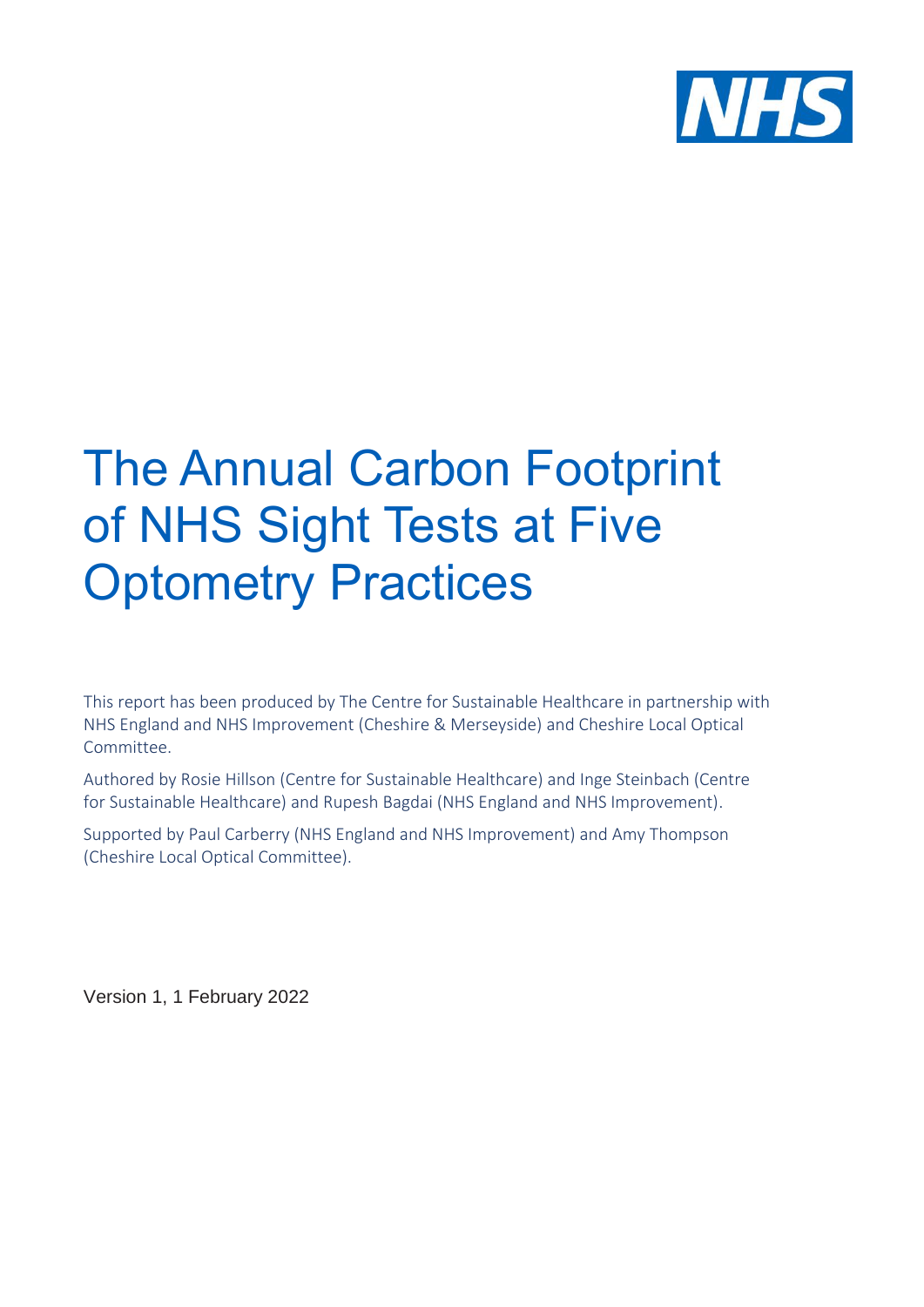

# <span id="page-1-0"></span>**Contents**

| Recommendations for NHS England and Improvement: Commissioners of    |  |
|----------------------------------------------------------------------|--|
|                                                                      |  |
|                                                                      |  |
|                                                                      |  |
|                                                                      |  |
|                                                                      |  |
|                                                                      |  |
|                                                                      |  |
|                                                                      |  |
|                                                                      |  |
|                                                                      |  |
|                                                                      |  |
| Annual carbon footprint of NHS sight test services at five optometry |  |
| Annual carbon footprint of NHS sight tests per optometry practice 15 |  |
|                                                                      |  |
|                                                                      |  |
|                                                                      |  |
| Recommendations for optometry practices and optometrists  24         |  |
| Recommendations for NHS England and Improvement: Commissioners of    |  |
|                                                                      |  |
|                                                                      |  |
| Appendix 1: Example GHG emissions database template 32               |  |
| Appendix 2: Example of optometry practice one page summary 33        |  |
|                                                                      |  |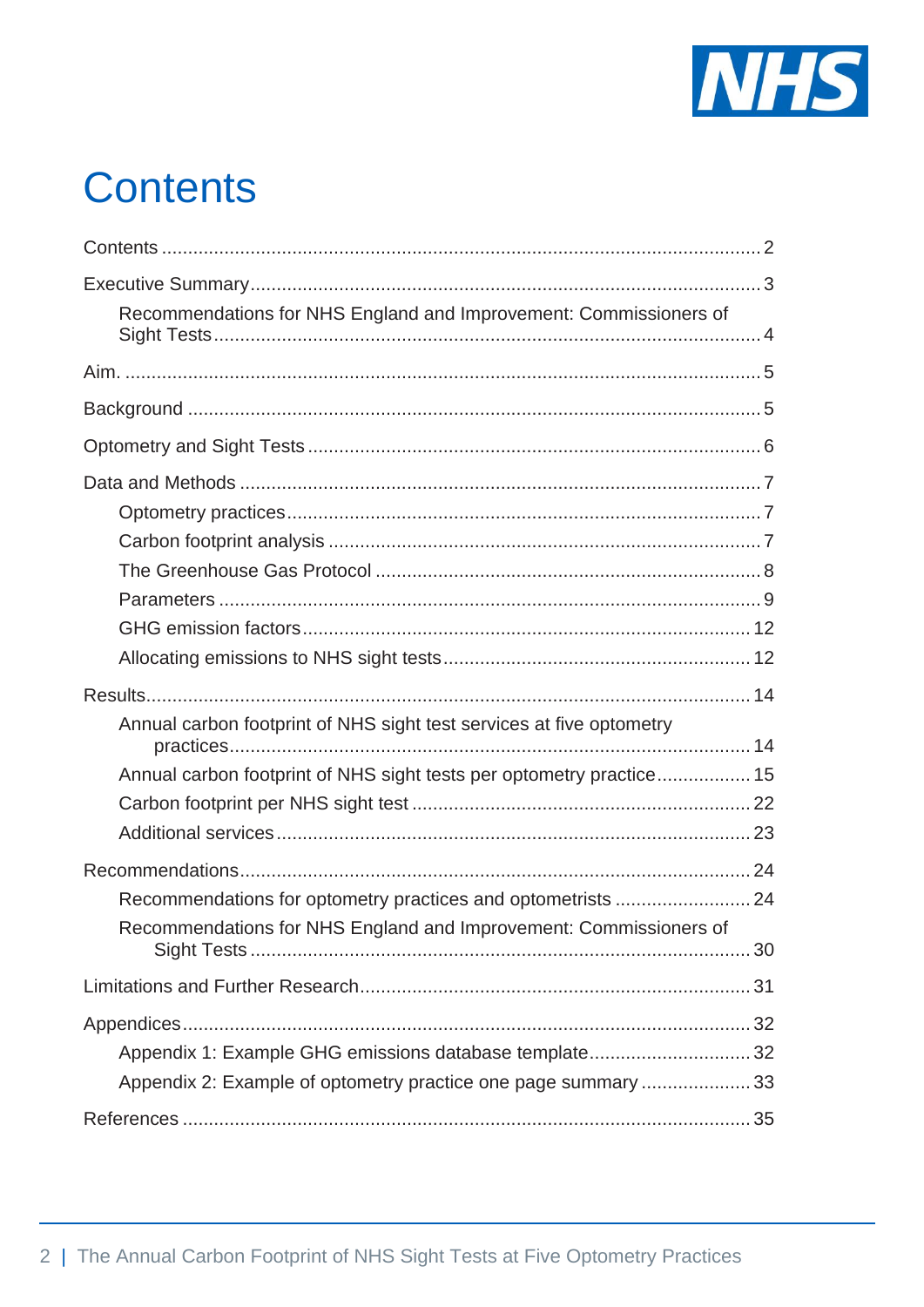

# <span id="page-2-0"></span>Executive Summary

Recognising the climate emergency as one of the greatest public health threats in this century, the NHS recently declared an ambitious goal of reducing its GHG emissions from 24.9 million tonnes of carbon dioxide equivalent (CO2e) to net zero by 2045. If the NHS is to truly ease its burden on climate change, each service, including services commissioned from the private sector must play its part.

NHS England commissions optometry practices to deliver sight tests in primary care to eligible patients. Until now the carbon footprint and subsequent environmental impact of NHS sight tests has been unknown.

The aim of this study is to calculate the annual carbon footprint of NHS sight tests at five fixed site optometry practices in the North West, provide an estimate of the average carbon footprint of an individual NHS sight test and identify variation between practices. The study estimates that the total annual carbon footprint of the 25,745 sight tests performed by the five practices in 2020 was 135,573 kgCO2e. 69% (93,726 kgCO2e) of annual GHG emissions come from travel, the second largest contributor is energy, adding 19,667 kgCO2e (14%). Procurement contributes 14,437 kgCO2e (11%), waste adds 6,576 kgCO2e (5%), and water contributes 1,167 kgCO2e (1%) (Figure 1). The carbon footprint of an individual sight test is estimated to range from 4.02 kgCO2e to 9.28 kgCO2e, with the average carbon footprint per sight test estimated at 5.27 kgCO2e.

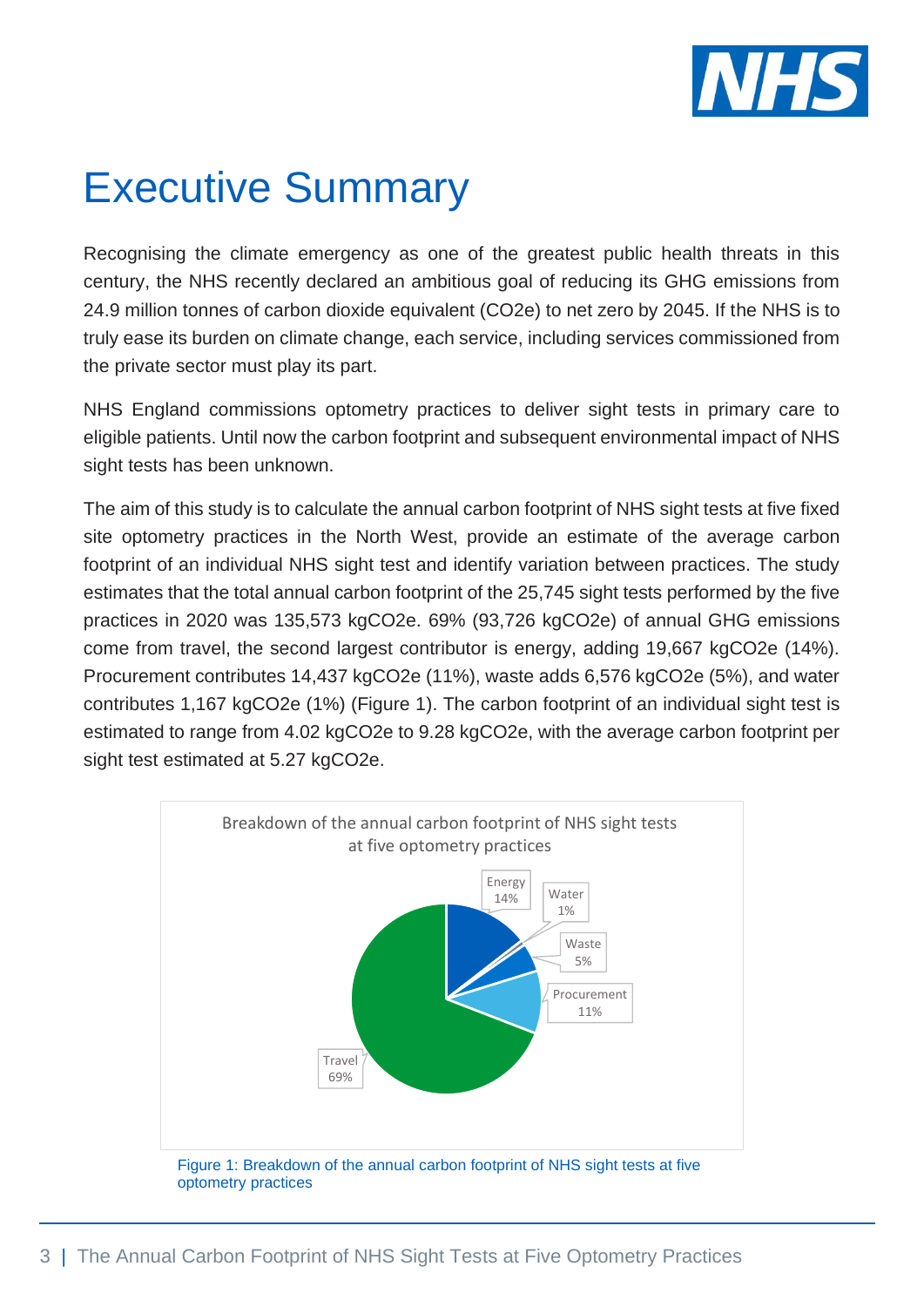

# <span id="page-3-0"></span>Recommendations for NHS England and Improvement: Commissioners of Sight Tests

If the NHS is to truly ease its burden on climate change, its services commissioned from the private sector must not be ignored. NHS England and Improvement have the opportunity to work towards their commissioned services becoming net zero in line with the rest of the NHS.

With an increased focus on moving additional eyecare services into the community to help ease pressure on secondary care, it is particularly important that current and future commissioned optometry services are performed in a sustainable way, both for patients and planet.

The study highlights both NHS England and Improvement and the optometry sector have the opportunity to reduce the environmental impact of NHS sight tests through collaboration and taking action on reducing GHG emissions from travel, energy, procurement, water and waste.

This study is the first of its kind in the UK and highlights the need for further carbon footprinting work within the optometry sector.

### **General**

- 1. Encourage collaboration between NHS England, optometry professional bodies and optometrists to work together to reduce GHG emissions of sight tests and other commissioned services provided by optometry practices.
- 2. Ensure commissioned optometry services are involved in the future Greener NHS plans and discussions.
- 3. Work together with sector bodies to raise awareness of sustainability in the optometry sector and where possible provide general training on sustainability issues within the sector. Potentially support the development of an e-learning module on sustainable optometry.

## **Travel**

Consider travel and accessibility when commissioning new optometry contracts, trying to ensure services are commissioned which are accessible by active and/or public transport. NHS England should work with local authorities where possible to support sustainable/active travel to services.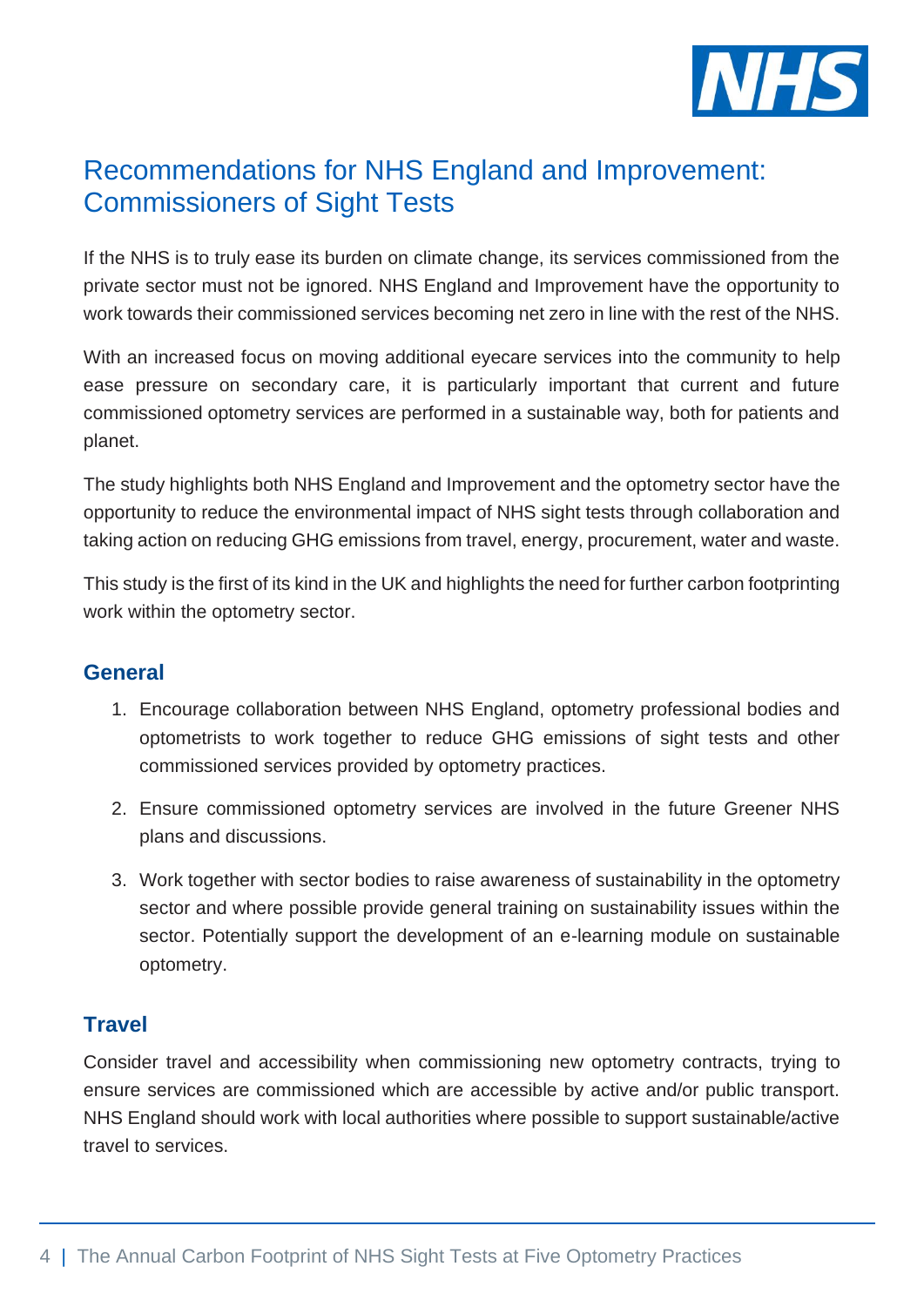

## **Energy, water, and waste**

Encourage collaboration of central spectacles and contact lenses recycling points within the local area.

## **Procurement**

In collaboration with optometrists, encourage the optometry industry to work on measuring and reducing the carbon emissions of their products and packaging.

# <span id="page-4-0"></span>Aim

To analyse the annual carbon footprint of NHS sight test services provided by five Optometry practices in the North West of England.

# <span id="page-4-1"></span>**Background**

The connection between environmental factors and eye health is already well known; poor air quality is linked to eye disorders whilst seasonal changes can irritate eyes and cause allergies. Climate change, caused by rising Greenhouse Gas (GHG) emissions, can exacerbate these health conditions. Increasing UV radiation exposure, rising air pollution and warmer drier conditions pose a greater risk to human eye health.<sup>i</sup> Equally, eye health services are often resource intensive, with consumables, energy consumption and travel requirements subsequently contributing to rising GHG emissions.

In support of the UK government's efforts to reduce its climate impact, the NHS is legally required under the amended Climate Change Act (2008) to reduce its GHG emissions to net zero by 2050 compared to its 1990 baseline.<sup>ii</sup> However, recognising the climate emergency as one of the greatest public health threats in this century, the NHS recently declared a more ambitious goal of achieving net zero by 2045.

In 2020 the NHS carbon footprint was calculated at 24.9 million tonnes carbon dioxide equivalent (CO<sub>2</sub>e).<sup>iii</sup> Between 2010 and 2011, ophthalmology accounted for £2.14 billion expenditure in healthcare which equated to a carbon footprint of 1.175 million tonnes CO2e.<sup>iv</sup> However, the carbon footprint of optometry, particularly at practice and sight test level is unknown.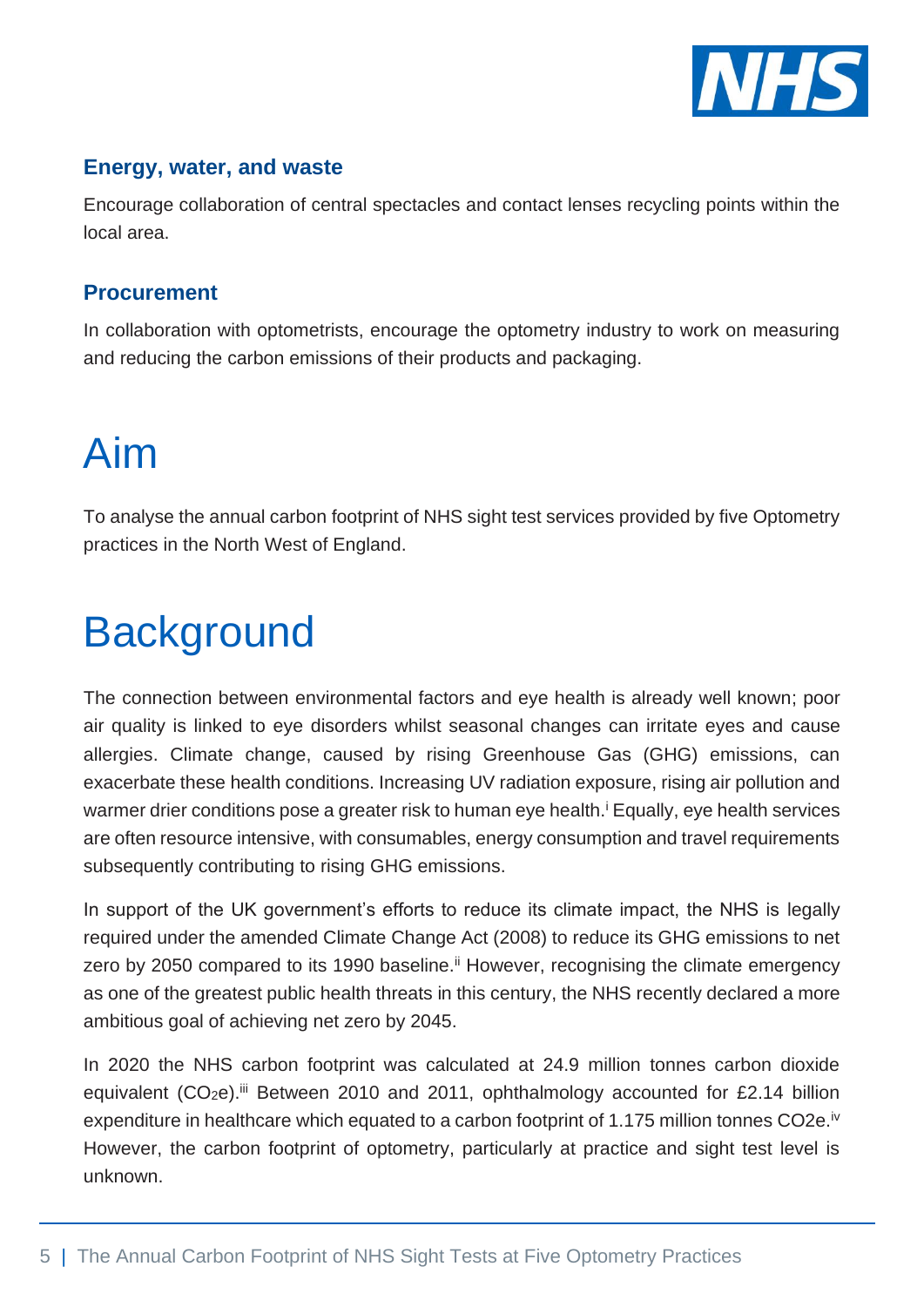

# <span id="page-5-0"></span>Optometry and Sight Tests

Optometry practices provide an extensive range of high-quality primary care NHS services including, but not limited to eye examinations, contact lens assessment, urgent eyecare, postsurgical assessments and prevention advice and support.

NHS England commissions optometry practices to deliver sight tests in primary care to eligible patients. A sight test is defined as an examination of the eye which checks the quality of your sight and helps to detect eye problems which might require prescription glasses or contact lenses. It is recommended that you get your eyes tested at least every 2 years or as advised by your ophthalmic practitioner or optometrist. During 2019-2020, the number of NHS-funded sight tests carried out in England was 13,355,060 with 99.9% being conducted by optometrists.<sup>v</sup>

Within this report the NHS sight test is referred to as the sight test only and excludes the addition of spectacles and contact lenses that might be prescribed and sold by the optometry practices as a result of the sight test.

This report aims to:

- 1. Provide an analysis of the annual carbon footprint of NHS sight tests at five fixed site optometry practices in the North West.
- 2. Provide an estimate of the average carbon footprint of an NHS sight test based on the five optometry practices.
- 3. Develop recommendations for reducing GHG emissions associated with NHS sight tests.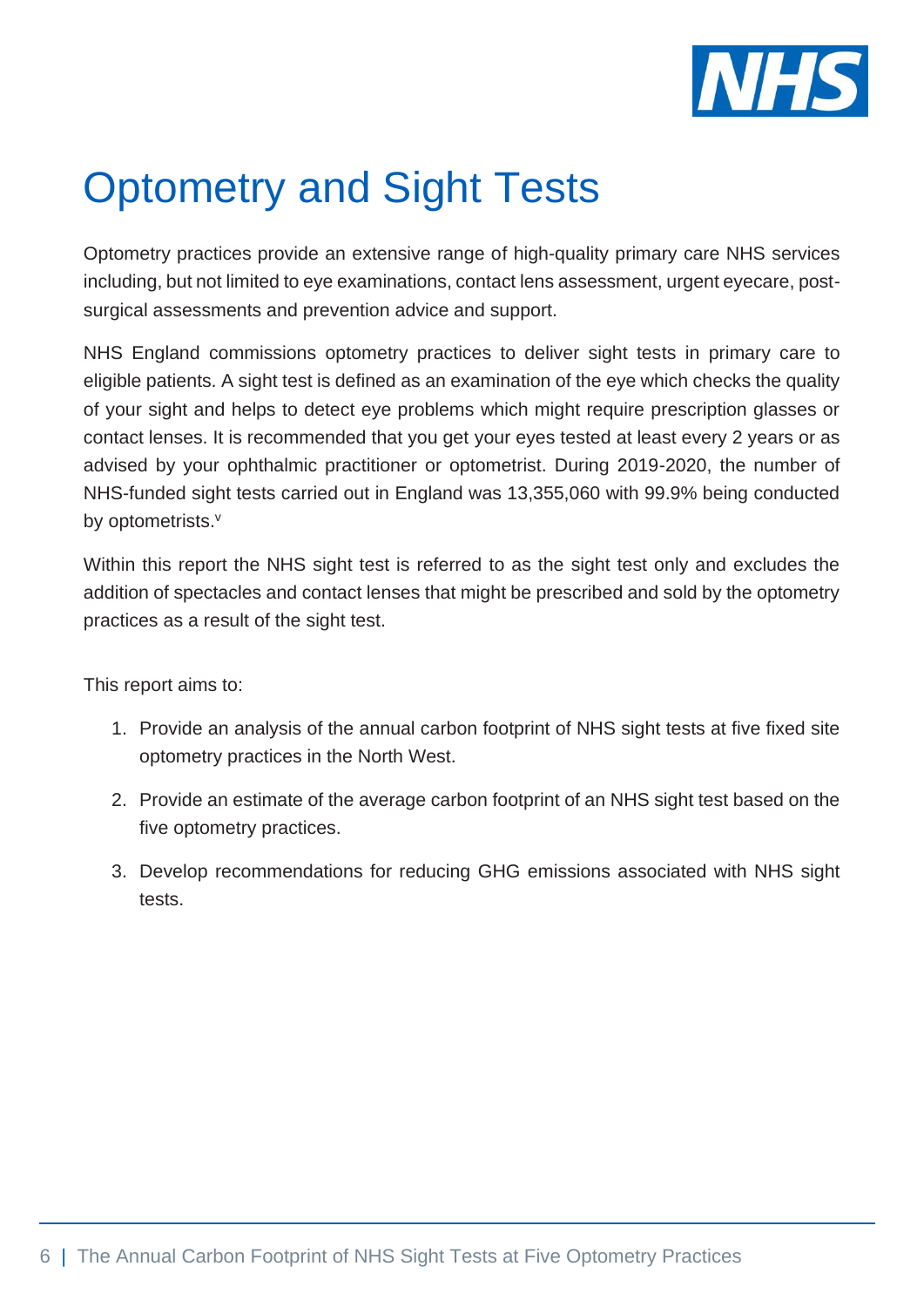

# <span id="page-6-0"></span>Data and Methods

# <span id="page-6-1"></span>Optometry practices

Table 1 details the five optometry practices in the North West of England involved in the study, along with the number of sight tests they performed in 2020. Practices 1, 2, 4 and 5 are independent optometry practices, whereas practice 3 is part of a high street chain. In total, 25,745 sight tests were performed by the five practices in 2020.

| <b>Practice Name</b>     | Location   | No. sight tests |
|--------------------------|------------|-----------------|
| Practice 1 – independent | Cheshire   | 1053            |
| Practice 2 – independent | Cheshire   | 1400            |
| Practice 3 - chain       | Merseyside | 20,172          |
| Practice 4 – independent | Cheshire   | 1120            |
| Practice 5 – independent | Merseyside | 2000            |

#### Table 1 Five optometry practices

# <span id="page-6-2"></span>Carbon footprint analysis

A carbon footprint is the sum of all direct and indirect GHG emissions which are produced throughout the supply chain of activities and products and is expressed in carbon dioxide equivalents  $(CO<sub>2</sub>e)<sup>2</sup>$  It is based on the use of resources, such as energy, water, waste disposal and procured goods and services. The NHS also views the GHG emissions caused by patient and visitor travel and staff commuting as part of the NHS's carbon footprint.

To estimate the annual carbon footprint of sight tests at an optometry practice, the carbon footprint of the individual resources required to perform sight tests was estimated using a hybrid methodology. Most of the carbon footprint was based on a process-based carbon footprint analysis. However, due to the time constraints of the project, for some of the consumables Environmentally Extended Input-Output Analysis (EEIOA) was used.

The annual resource use to perform sight tests was measured across all five individual practices. Data was taken retrospectively from the year 2020. The following resources were included:

1. Energy use: gas and electricity use at the optometry practice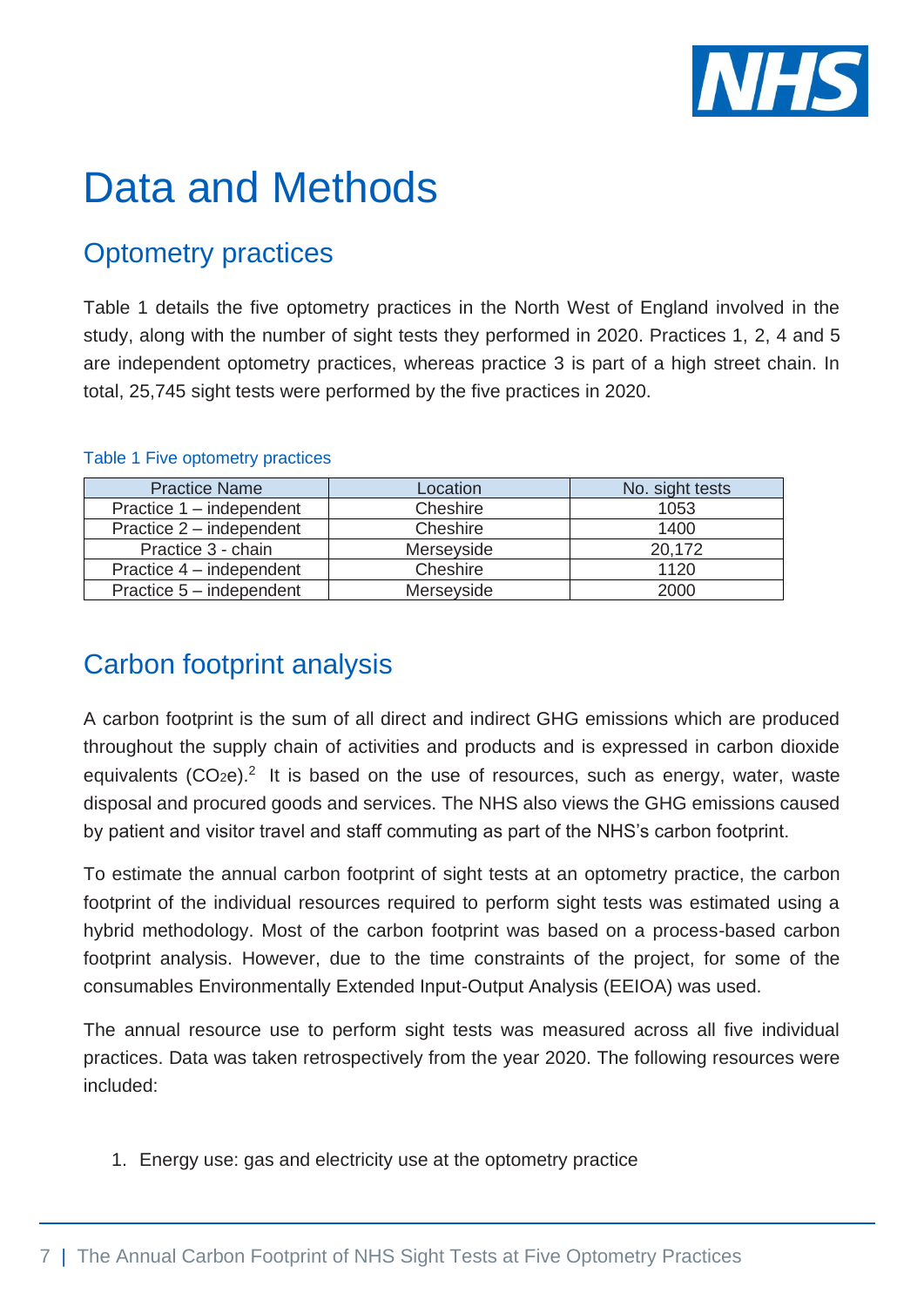

- 2. Water use at the optometry practice
- 3. Waste disposal: domestic waste, clinical waste, and recycling
- 4. Staff travel: commuting for work
- 5. Patient travel: travelling to appointment
- 6. Procurement (consumables required directly for or in connection with a sight test): minims, fluorets, paper towels, antiseptic wipes, hand gel, ink cartridges, paper, envelopes, postage and PPE. Additional consumables indirectly associated with an NHS sight test include contact lenses, contact lens solution, and spectacles (including cases and wipes). These indirect consumables have not been included within the calculation of the carbon footprint of NHS sight tests, however, are included separately within the results.

The retrospective data regarding the resource use was received from each optometry practice in the form of the metrics described in Table 2.

| Resource            | <b>Metric</b>                                                 |
|---------------------|---------------------------------------------------------------|
| Electricity and gas | kWh or invoice cost                                           |
| Water               | $m3$ or invoice cost                                          |
| Staff travel        | Miles travelled per week                                      |
| Patient travel      | Average miles travelled per week                              |
| Procurement         | No. bought annually or amount spent $(E)$ on<br>item annually |

#### Table 2: 2020 resource use data received from each optometry practice

## <span id="page-7-0"></span>The Greenhouse Gas Protocol

This report follows the reporting principles of the Greenhouse Gas Protocol (GHGP), a globalized standard framework covering 7 different GHG's expressed in CO2e.<sup>vi</sup> GHG emissions are categorised into scope 1, 2 and 3 emissions.

Scope 1: Direct emissions from owned or directly controlled sources on site.

Scope 2: Indirect emissions from the generation of purchased energy, mostly electricity.

Scope 3: All other indirect emissions that occur when producing and transporting goods and services, including the full supply chain.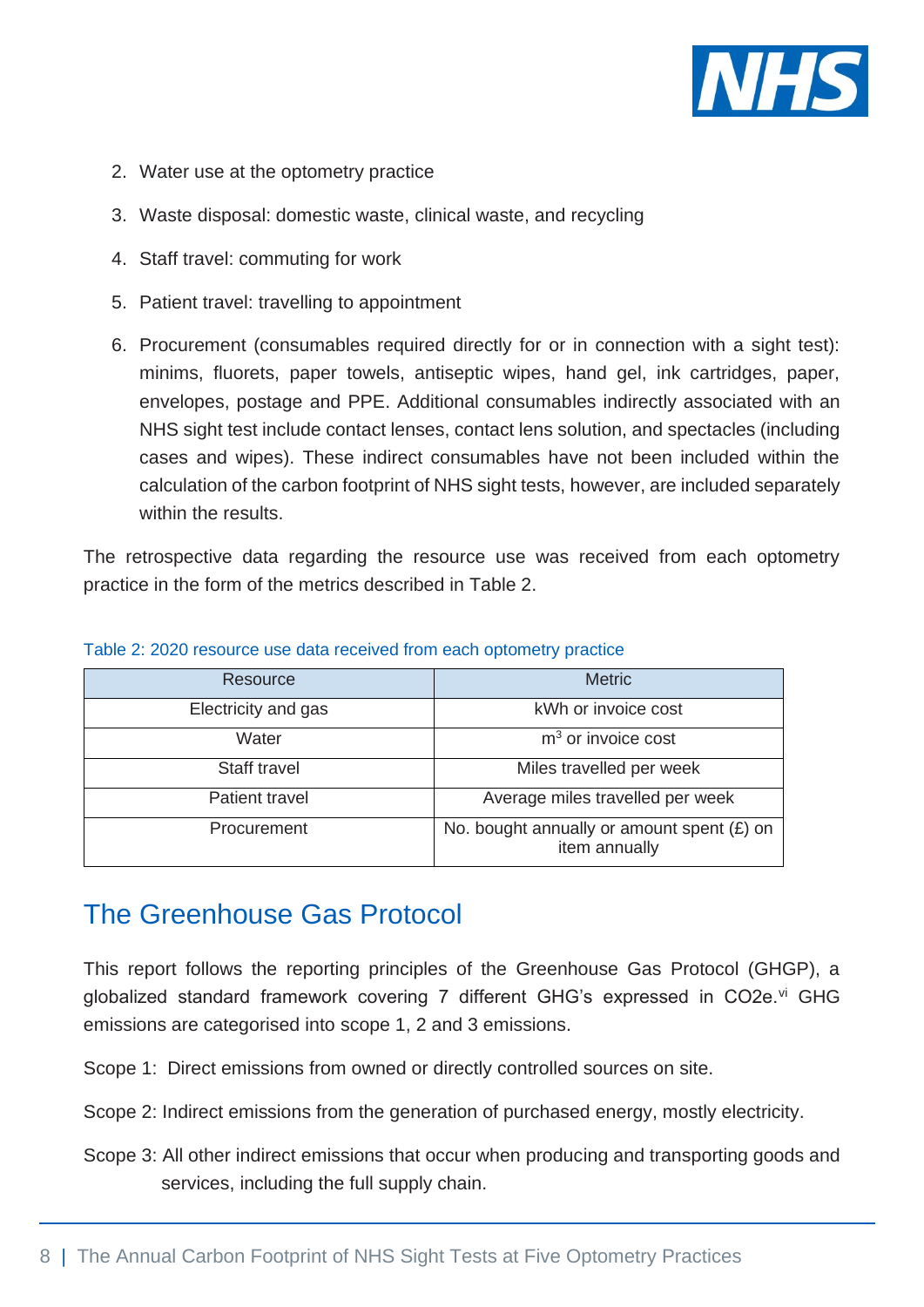

Table 3 shows the parameters measured within this report and which GHGP scope they fall under.

| Table 3: GHGP reporting scopes |  |  |
|--------------------------------|--|--|
|--------------------------------|--|--|

|                 | Scope 1 | Scope 2 | Scope 3 |
|-----------------|---------|---------|---------|
| Energy          |         |         |         |
| Water           |         |         |         |
| Waste disposal  |         |         |         |
| Staff commuting |         |         |         |
| Patient travel  |         |         |         |
| Procurement     |         |         |         |

## <span id="page-8-0"></span>**Parameters**

## **Energy**

Annual electricity and gas use in kWh was collected from each practice. The associated GHG emissions were calculated using the 2020 BEIS conversion factors.<sup>vii</sup> Factors include Wellto-Tank (WTT) emissions and, in the case of electricity, also Transmission and Distribution (T&D) emissions. Where cost per month was provided instead of kWh, average UK energy costs were used to estimate monthly kWh consumption.

### **Water**

Annual water use in cubic metres  $(m^3)$  was collected from each practice. The GHG emissions associated with both water supply and treatment were calculated using the BEIS conversion factors.<sup>6</sup> Where cost per month was provided instead of  $m<sup>3</sup>$ , average UK water costs were used to estimate monthly consumption in  $m<sup>3</sup>$ .

### **Waste Disposal**

Three different types of waste streams were considered from each practice; domestic, clinical and recycling. A 2020 study by C Rizan, M Bhutta, M Reed and R Lillywhite estimated the carbon footprint of waste streams in a UK hospital. The study included transportation to the treatment facility, pre-treatment and final treatment in the estimation of the carbon footprint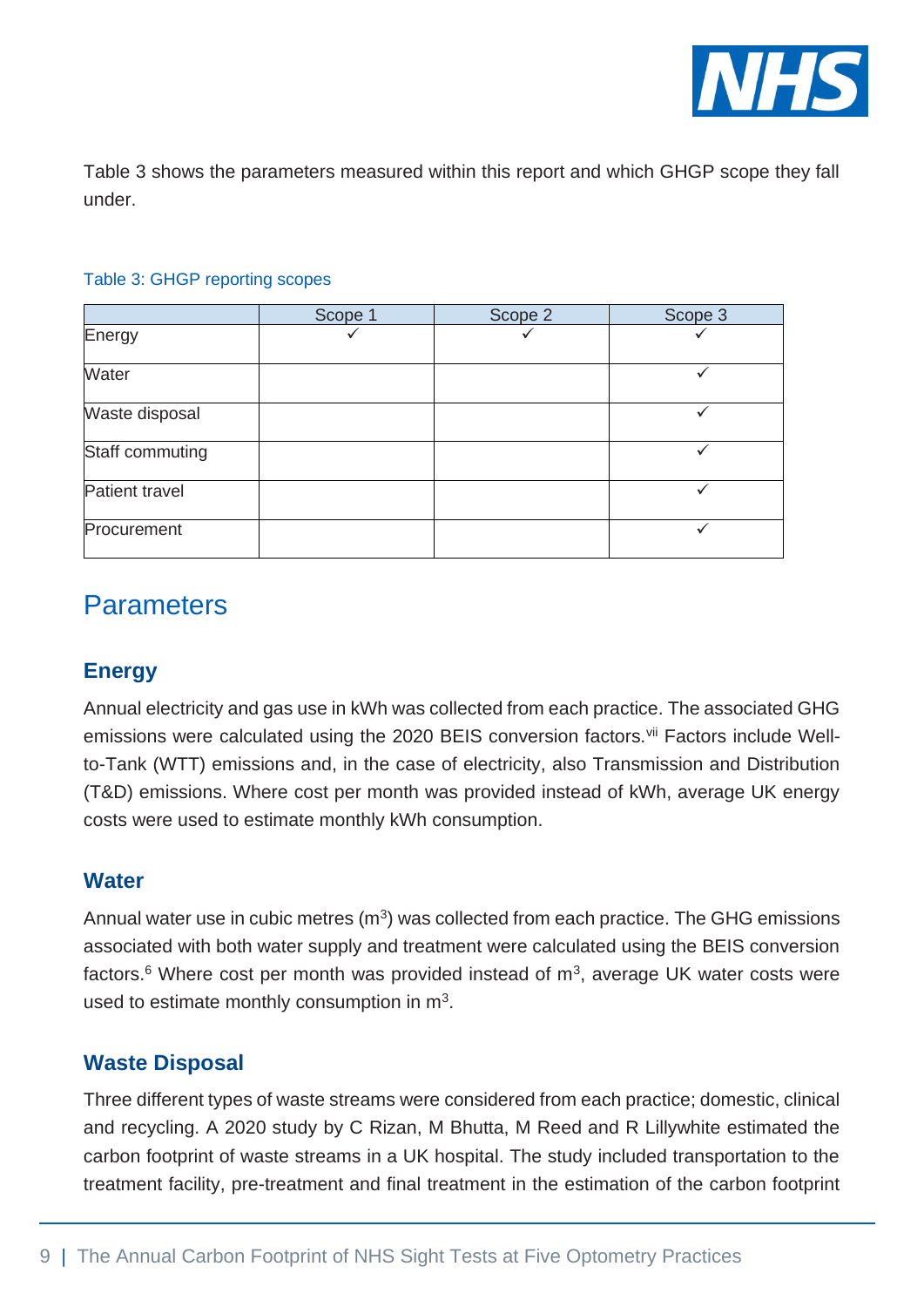

of each waste stream. As it was assumed that the waste treatment of the optometry practices' waste would be similar to that of a hospital, the GHG emission factors for domestic waste, dry mixed recycling and clinical waste of the study were used.

Practice 3 was the only practice to provide waste data in the form of expenditure  $(E)$  per waste stream per month rather than weight. To estimate the GHG emissions from cost, figures for pounds per tonne of each waste stream were used.<sup>viii ix</sup>

## **Staff travel (commuting)**

Practices provided data on staff commuting which was mainly obtained through staff surveys. The detail of the data varied across practices; some provided miles and transport mode for each staff member whereas others only provided average miles per staff. Table 4 details the data provided by each practice, this determined the methodology used as described below.

| <b>Practice</b> |     |           | Miles known Transport mode known Data provided for each staff<br>member or average across<br>staff |
|-----------------|-----|-----------|----------------------------------------------------------------------------------------------------|
| Practice 1      | Yes | Yes       | Average                                                                                            |
| Practice 2      | Yes | Yes       | Average                                                                                            |
| Practice 3      | Yes | Yes       | Each staff                                                                                         |
| Practice 4      | Yes | <b>No</b> | Average                                                                                            |
| Practice 5      | Yes | <b>No</b> | Average                                                                                            |

#### Table 4: staff travel data provided by each practice

Where miles and transport mode were known, the GHG emissions associated with commuting were calculated using the BEIS conversion factors. For car travel, as the type of car used was not known the GHG emissions factor based on the national fuel mix was assumed. For bus travel, the emission factor for a local bus (not London) was applied, and for train travel it was assumed to be light rail. WTT emissions were also included for all transport types.<sup>6</sup>

Where transport mode was unknown, but miles were known the associated GHG emissions were calculated using The Centre for Sustainable Healthcare's travel carbon footprint calculator<sup>x</sup> which takes into account the likelihood of transport mode for distance travelled based on the National Travel Survey.

It was assumed all staff commute 5 days a week with 234 working days a year unless otherwise stated.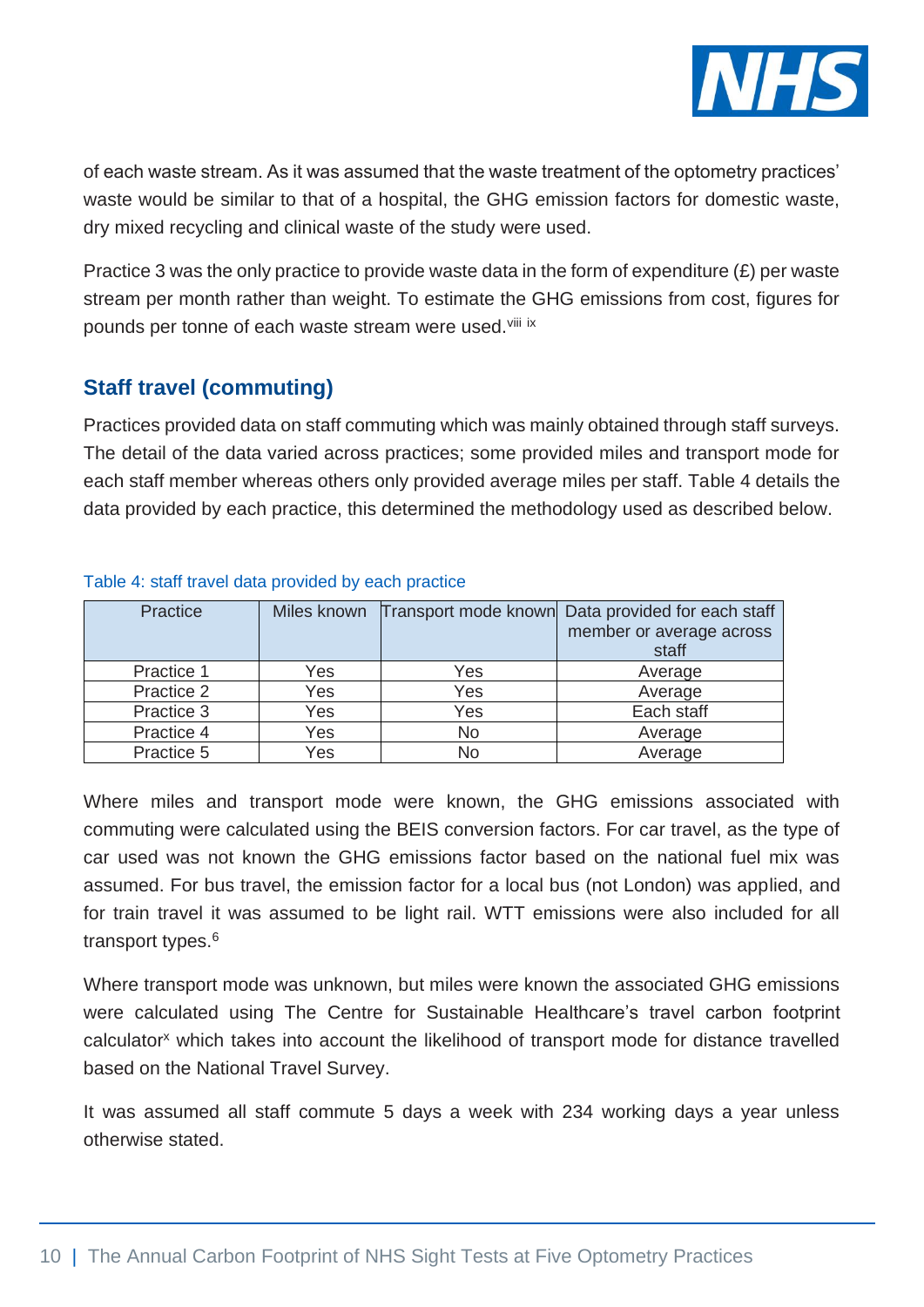

## **Patient travel**

The GHG emissions associated with patient travel were mainly estimated using The Centre for Sustainable Healthcare's travel carbon footprint calculator. Three practices provided average return distance in miles for their patients. The GHG emissions estimated by the calculator were then multiplied with the number of sight tests.

For the two practices which were unable to provide patient travel data, an average return distance was estimated based on the three practices and the carbon footprint calculator was used.

### **Procurement – consumables**

For the carbon footprint of the minims, fluorets, antiseptic wipes, hand gel, ink cartridges, postage, contact lenses, and contact lens solution, EEIOA was used for the 'cradle-to-gate' emissions. In EEIOA, financial spend in a sector is directly converted into a carbon dioxide equivalent value. The annual spend of each item was multiplied with its associated sector specific emissions factor. EEIOA was used as either all materials of the item could not be identified or there are currently no carbon emissions factors available for the materials.

The carbon footprint of a paper towel was taken from Mike Berners-Lee How Bad Are Bananas? It is assumed the paper towels are of low-quality recycled paper per sheet.*xi*

The GHG emissions associated with paper and envelopes have been calculated on the basis of number and weight of item using the ICE database conversion factors.*xii*

In 2019, eyewear brand Ace & Tate conducted a carbon footprint calculation and Life Cycle Analysis (LCA) of two of their spectacle products; Neil stainless steel spectacles and Pierce regular acetate spectacles.*xiii* The LCA looked at all phases from production including raw materials, manufacturing of frames, transport and edging, to the end of life phase consisting of use phases and disposal. The spectacles analysed are a similar material to that of the majority of the frames on the market today. As due to time constraints the spectacle materials from the five practices were not provided, it was assumed that all spectacles are manufactured in a similar way to that of Ace & Tate. The results from the LCA up to the end of life for both products have been used to provide an estimate of the carbon footprint of spectacles within this report, taking the average carbon footprint from the stainless steel and acetate frames into account at a 50:50 ratio. Cloths and case are also included with the carbon footprint figures for spectacles.

A 2021 study from C Rizan, M Reed and M Bhutta estimated the carbon footprint of PPE using a 'cradle-to-grave' life-cycle approach.<sup>xiv</sup> The study included raw material extraction,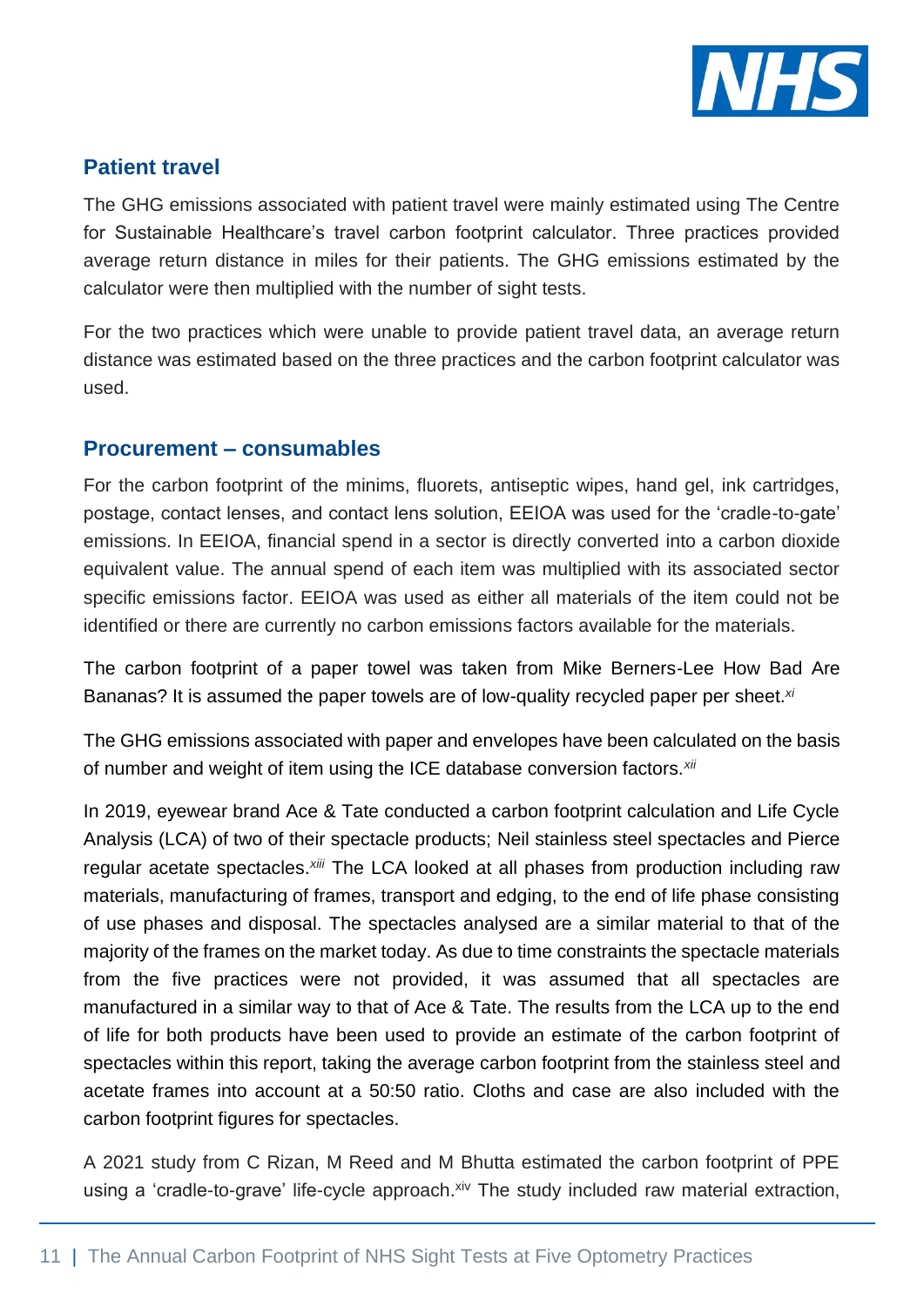

manufacturing, transport and disposal in the estimation of the carbon footprint of PPE used at Royal Sussex County Hospital, Brighton UK. The results of the study were used to provide the carbon footprint of non-sterile gloves, apron and a type IIR Surgical mask within this report. PPE 2020 consumption data was supplied by each practice.

# <span id="page-11-0"></span>GHG emission factors

The GHG emissions factors used are from a variety of sources:

- Department of Business, Energy and Industrial Strategy (BEIS) full set of conversion factors 2020.vii
- Circular Economy The ICE Database. xii
- Sustainable Development Unit carbon conversion factors 2018-2019.<sup>xv</sup>
- C Rizan, M Bhutta, M Reed, R Lilywhite. The carbon footprint of waste streams in a UK hospital. 2021.xvi
- C Rizan, M Reed, M Bhutta. Environmental impact of Personal Protective Equipment supplied to health and social care services in England in the first six months of the COVID-19 pandemic. 2020.xiv
- Mike Berners-Lee. How bad are bananas? 2020.<sup>xi</sup>
- Ace & Tate. CO2 and LCA summary. 2019.xiii

# <span id="page-11-1"></span>Allocating emissions to NHS sight tests

After calculating the GHG emissions associated with staff travel, energy, water, and waste, emissions were allocated to sight tests based on the proportion that sight tests contribute towards all services provided by the practice. Table 5 details the proportion of all services that sight tests constitute at each optometry practice based on the data received.

#### Table 5: Sight test contribution to overall services

|                                                  |     |     | Practice 1 Practice 2 Practice 3 Practice 4 |     | <b>Practice 5</b> |
|--------------------------------------------------|-----|-----|---------------------------------------------|-----|-------------------|
| % Contribution of sight<br>tests to all services | 58% | 74% | 93%                                         | 84% | 89%               |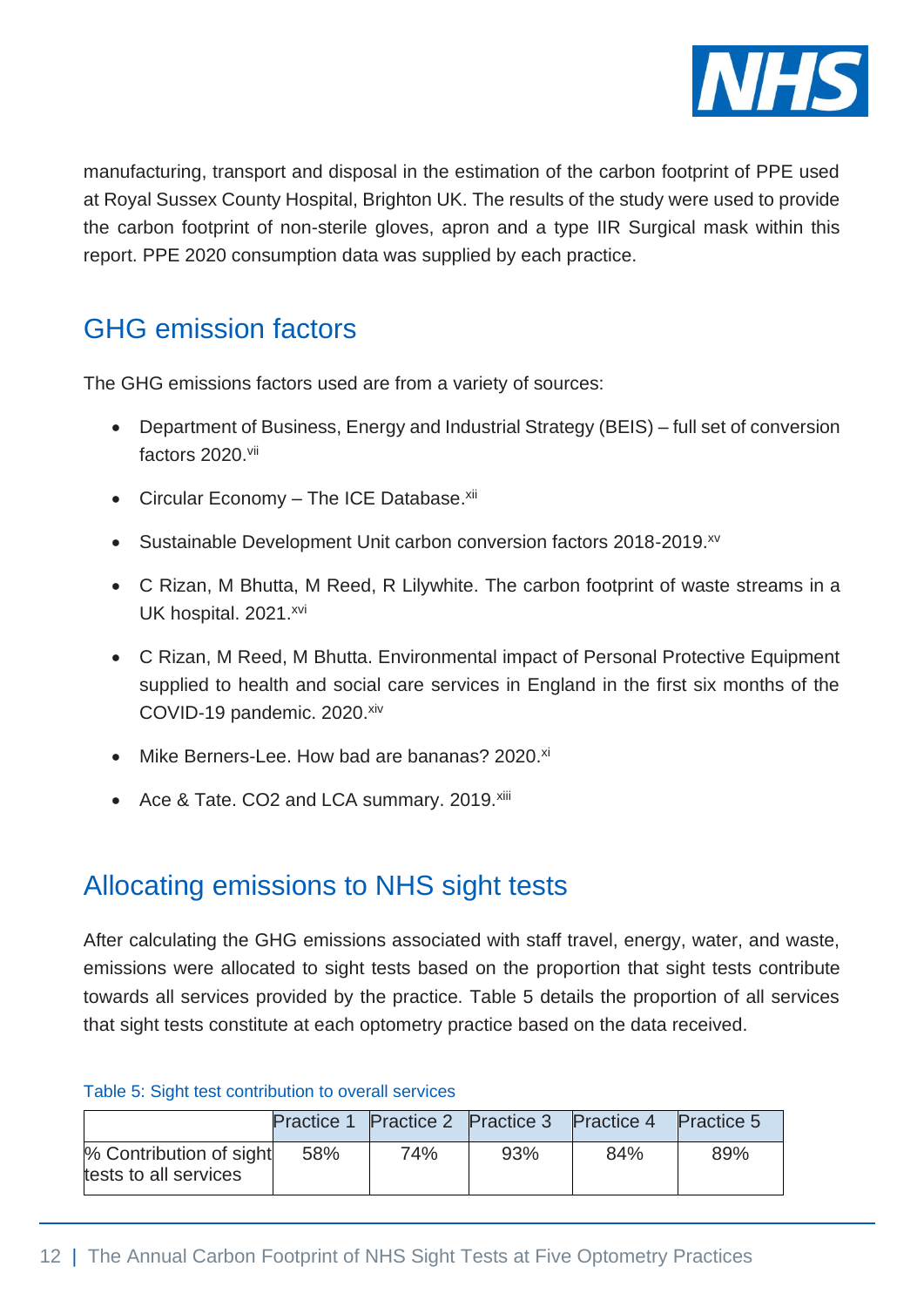

GHG emissions associated with patient travel were allocated based on the number of sight tests performed by each practice assuming that it is one patient per sight test.

Non-medical procurement emissions were allocated based on the percentage contribution of sight tests towards all services performed by the practice. 15% of medical procurement items including minims and fluorets, were allocated to NHS sight tests at each practice. It was assumed these medical items are used less frequently in sight tests compared to other services.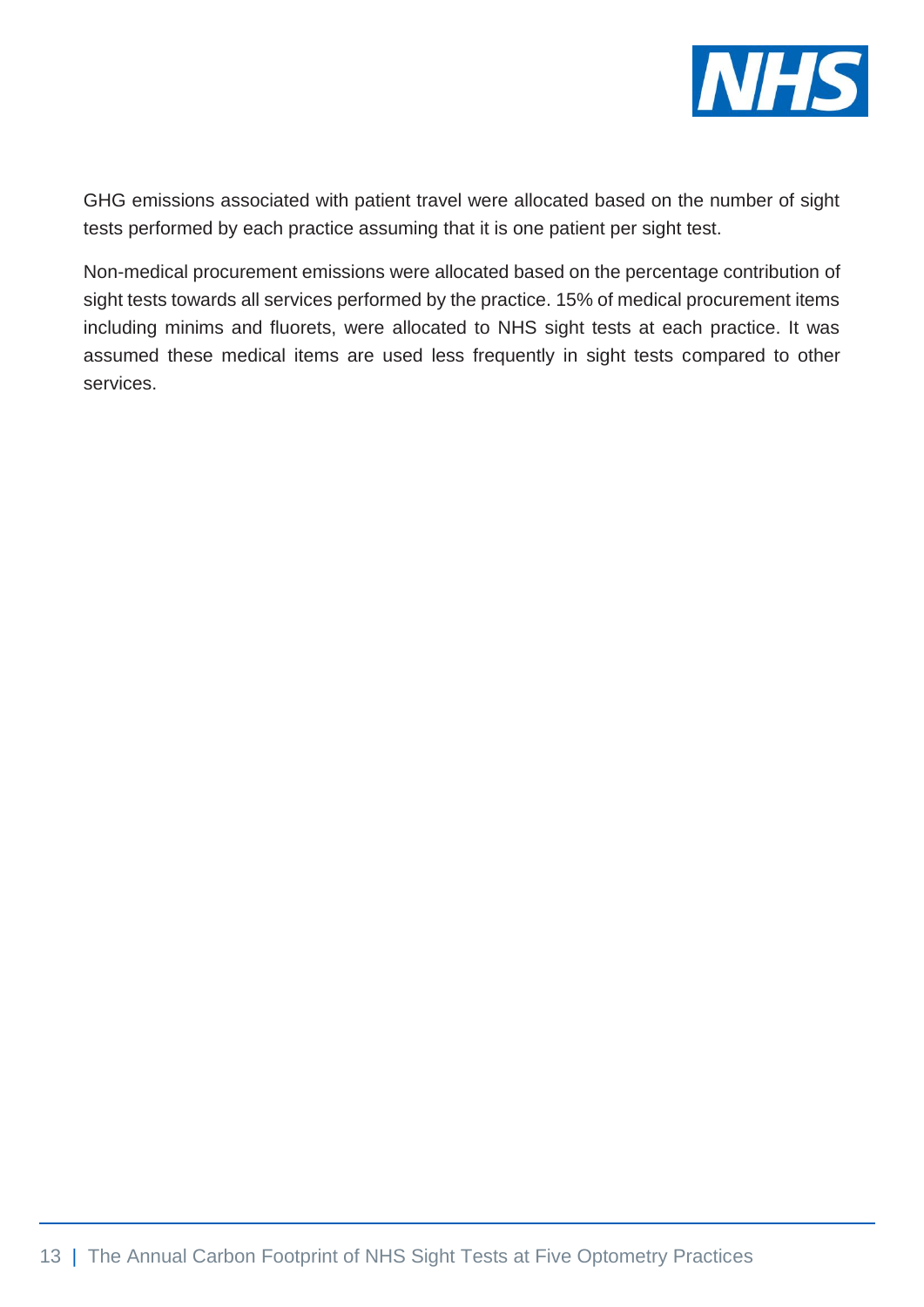

# <span id="page-13-0"></span>**Results**

The first section discusses the total annual carbon footprint of NHS sight test services at all five optometry practices. The second section looks at the annual carbon footprint of NHS sight tests per practice, and the third section analyses the carbon footprint per NHS sight test at each of the five practices.

# <span id="page-13-1"></span>Annual carbon footprint of NHS sight test services at five optometry practices

The total annual carbon footprint of the 25,745 sight tests performed by the five optometry practices in 2020 is 135,573 kilogramme carbon dioxide equivalents (kgCO2e) (Table 6). This is roughly the equivalent of flying return economy class from London to Hong Kong 39 times.

#### Table 6: Total annual carbon footprint of NHS sight tests performed by five optometry practices in 2020

| No. sight test performed      | 25.745  |
|-------------------------------|---------|
| Annual GHG emissions (kgCO2e) | 135,573 |



five optometry practices

According to Figure 1, 69% (93,726 kgCO2e) of annual GHG emissions come from travel. The second largest contributor is energy, adding 19,667 kgCO2e (14%). Procurement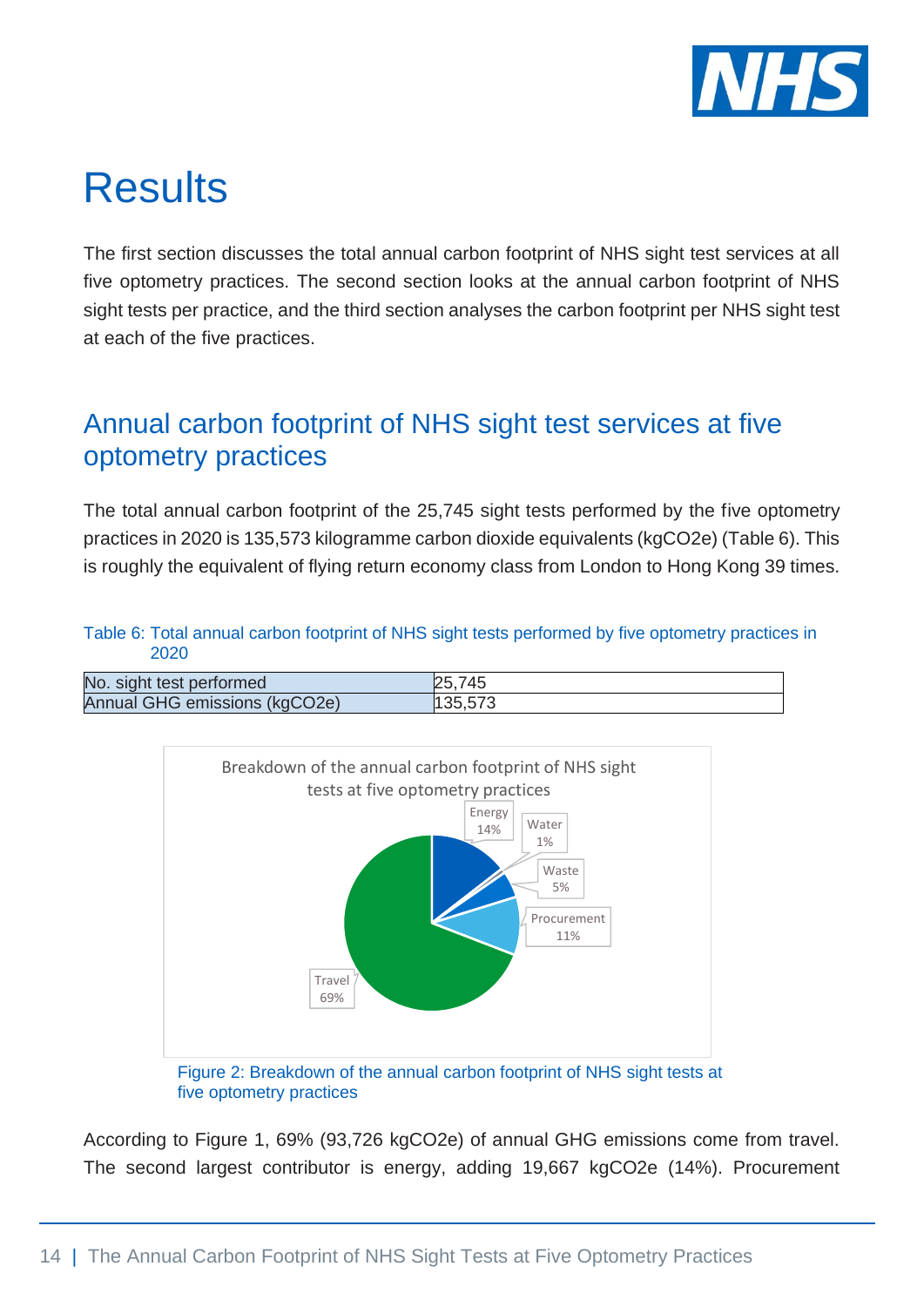

contributes 14,437 kgCO2e (11%), waste adds 6,576 kgCO2e (5%), and water contributes 1,167 kgCO2e (1%).

# <span id="page-14-0"></span>Annual carbon footprint of NHS sight tests per optometry practice

The annual carbon footprint of NHS sight tests across the five optometry practices ranges from 6,134 kgCO2e to 102,213 kgCO2e. Table 7 highlights the annual carbon footprint of NHS sight tests per practice. Practice 3 produced the largest annual carbon footprint but equally performed the greatest number of sight tests. However, Practice 2 produced the smallest annual carbon footprint but performed the 3<sup>rd</sup> greatest number of sight tests during 2020.

| Optometry practice |        | No. sight tests in 2020 Annual carbon footprint<br>of sight tests (kgCO2e) | Carbon footprint<br>per sight test<br>(kgCO2e) |
|--------------------|--------|----------------------------------------------------------------------------|------------------------------------------------|
| Practice 1         | 1053   | 9,774                                                                      | 9.28                                           |
| Practice 2         | 1400   | 6.134                                                                      | 4.38                                           |
| Practice 3         | 20,172 | 102,213                                                                    | 5.07                                           |
| Practice 4         | 1120   | 9,405                                                                      | 8.40                                           |
| Practice 5         | 2000   | 8,047                                                                      | 4.02                                           |

#### Table 7: Carbon footprint of NHS sights per optometry practice



optometry practice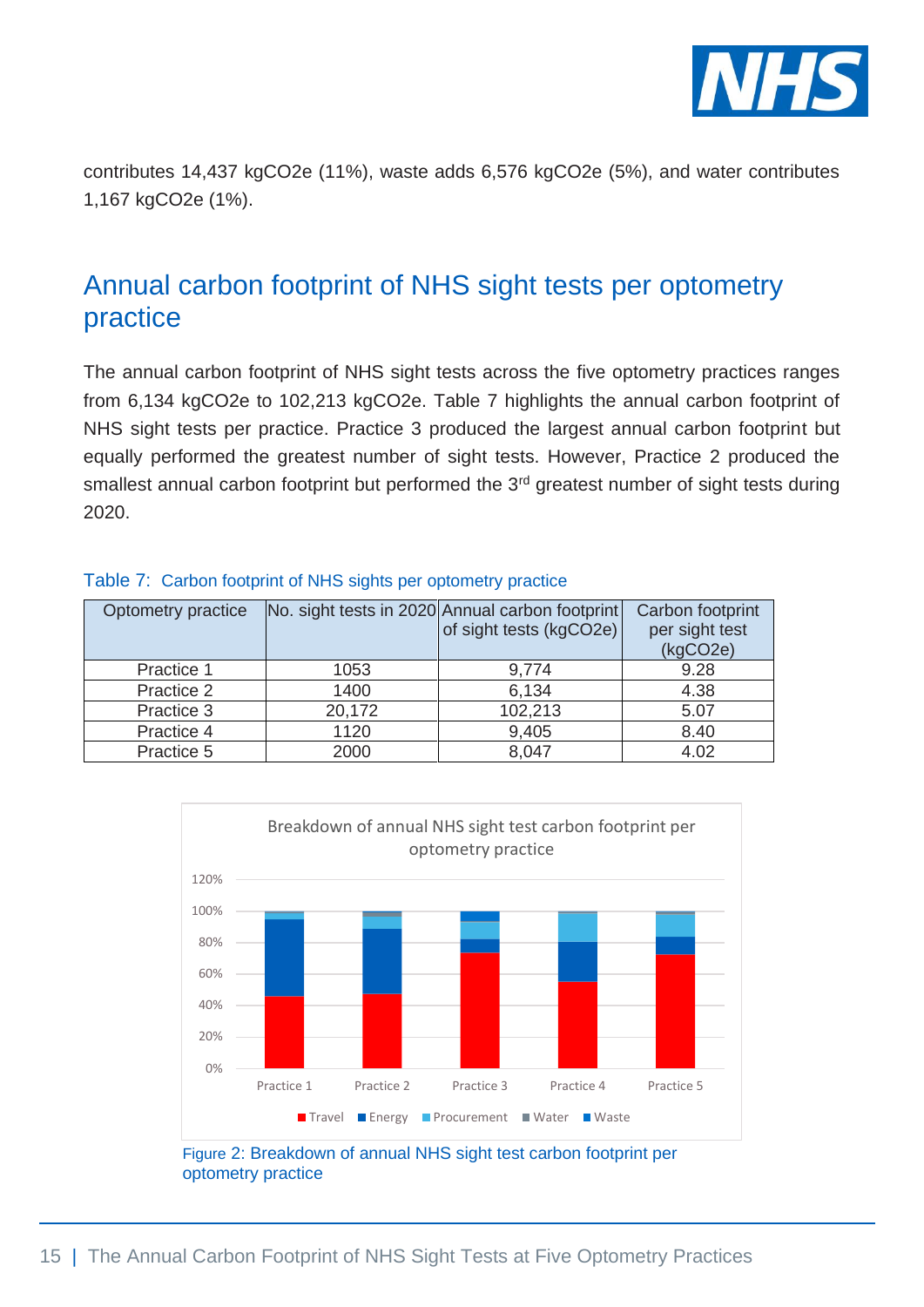

As shown in Figure 2, the carbon footprint of an NHS sight test is made up of GHG emissions that come from travel (staff commuting and patient travel), energy, procurement, waste, and water. For four out of five optometry practices, travel makes up the largest contribution to the carbon footprint of an NHS sight test. However, for practice 1, the majority of emissions come from energy. Emissions associated with waste contribute the least in all practices apart from practice 3 in which it contributes more GHG emissions than water.

## **Travel**

GHG emissions associated with travel are the highest contributor to the annual carbon footprint of NHS sight tests from the five optometry practices, making up 69% (93,726 kgCO2e) of all GHG emissions (Figure 1). Staff commuting contributes 51% (48,063 kgCO2e) of these emissions, whereas patient travel contributes 49% (45,662 kgCO2e).

In terms of individual practices, Table 8 highlights the percentage contribution of travel GHG emissions towards the annual carbon footprint of NHS sight tests at each practice. Percentage contribution of travel does vary between 46% and 74% between practices. For four practices, travel emissions are the largest contributor towards the annual carbon footprint. However, for practice 1, travel is the second largest with energy emissions being the first largest (49%).

|                             | <b>Practice 1</b> | <b>Practice 2</b> | Practice 3 | Practice 4 | <b>Practice 5</b> |
|-----------------------------|-------------------|-------------------|------------|------------|-------------------|
| <b>Annual travel GHG</b>    | 4.495             | 2.913             | 75,302     | 5,188      | 5,828             |
| emissions (kgCO2e)          |                   |                   |            |            |                   |
| <b>Travel GHG emissions</b> | 4.27              | 2.08              | 3.73       | 4.63       | 2.91              |
| per sight test (kgCO2e)     |                   |                   |            |            |                   |
| % Contribution              | 46%               | 47%               | 74%        | 55%        | 72%               |

#### Table 8: Travel GHG emissions per optometry practice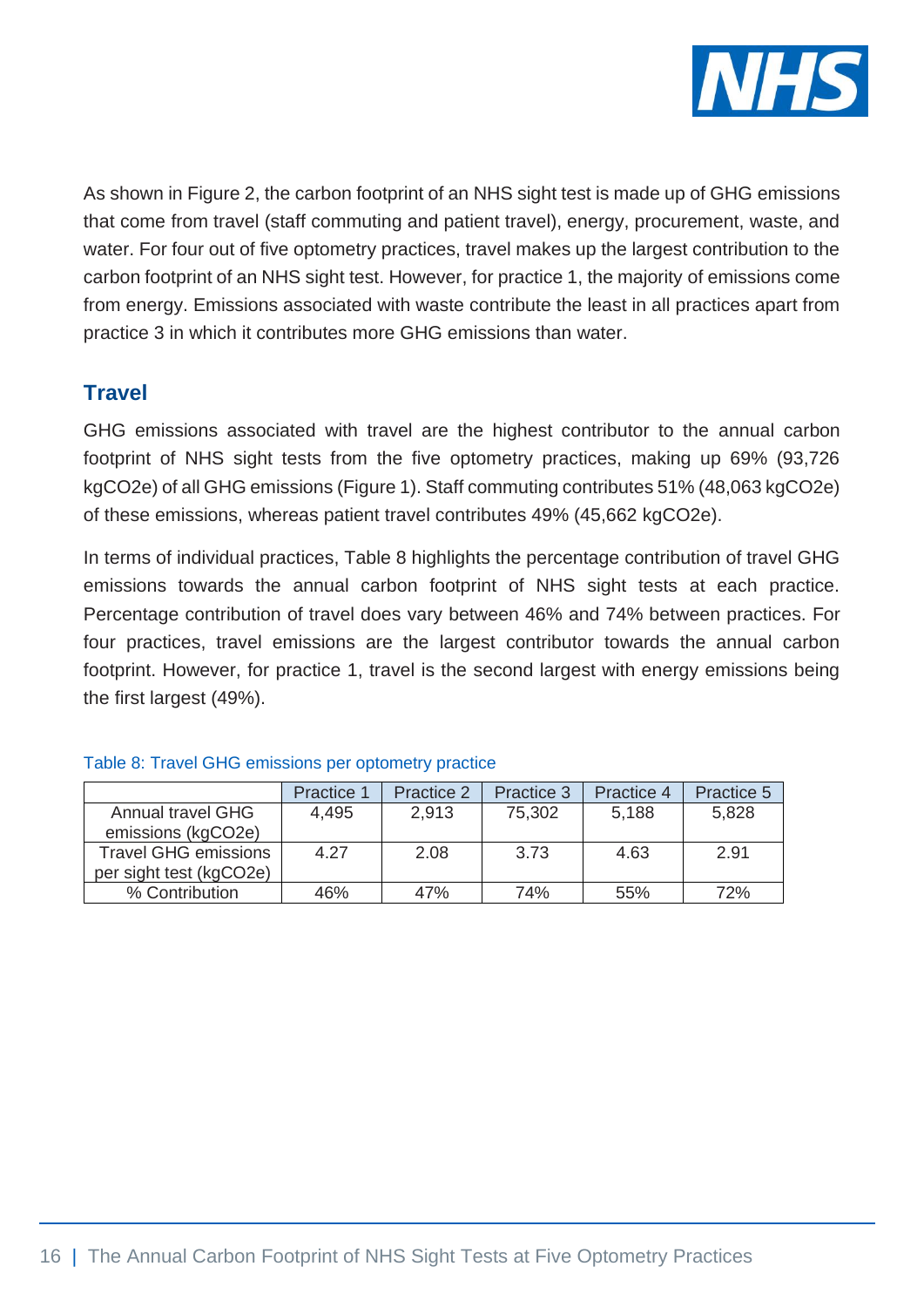



Figure 3: Travel GHG emissions split per optometry practice

According to figure 3, Staff commuting contributes a larger proportion of annual travel GHG emissions than patient travel across three out of five practices.

## **Energy**

Energy is the second largest contributor of GHG emissions to the annual carbon footprint, making up 14% (19,667 kgCO2e) (Figure 1). The two sources of energy across the five optometry sites analysed are gas and electricity. Annually, gas adds 3,710 kgCO2e (19%) and electricity adds 15,957 kgCO2e (81%).

However, in terms of the individual practices, energy GHG emissions contribution can vary from 9%-49% (Table 9). For practice 1, energy emissions are the largest contributor to the annual carbon footprint of sight tests (49%). For, practices 2 and 4 energy emissions are the second largest contributor after travel, and practices 3 and 5, energy emissions are the third largest contributor.

|                                                           | Practice 1 | Practice 2 | Practice 3 | Practice 4 | Practice 5 |
|-----------------------------------------------------------|------------|------------|------------|------------|------------|
| Annual energy GHG<br>emissions (kgCO2e)                   | 4,776      | 2,540      | 9,032      | 2,406      | 912        |
| <b>Energy GHG</b><br>emissions per sight<br>test (kgCO2e) | 4.54       | 1.81       | 0.45       | 2.15       | 0.46       |
| % Contribution                                            | 49%        | 41%        | 9%         | 26%        | 11%        |

#### Table 9: Annual energy GHG emissions per optometry practice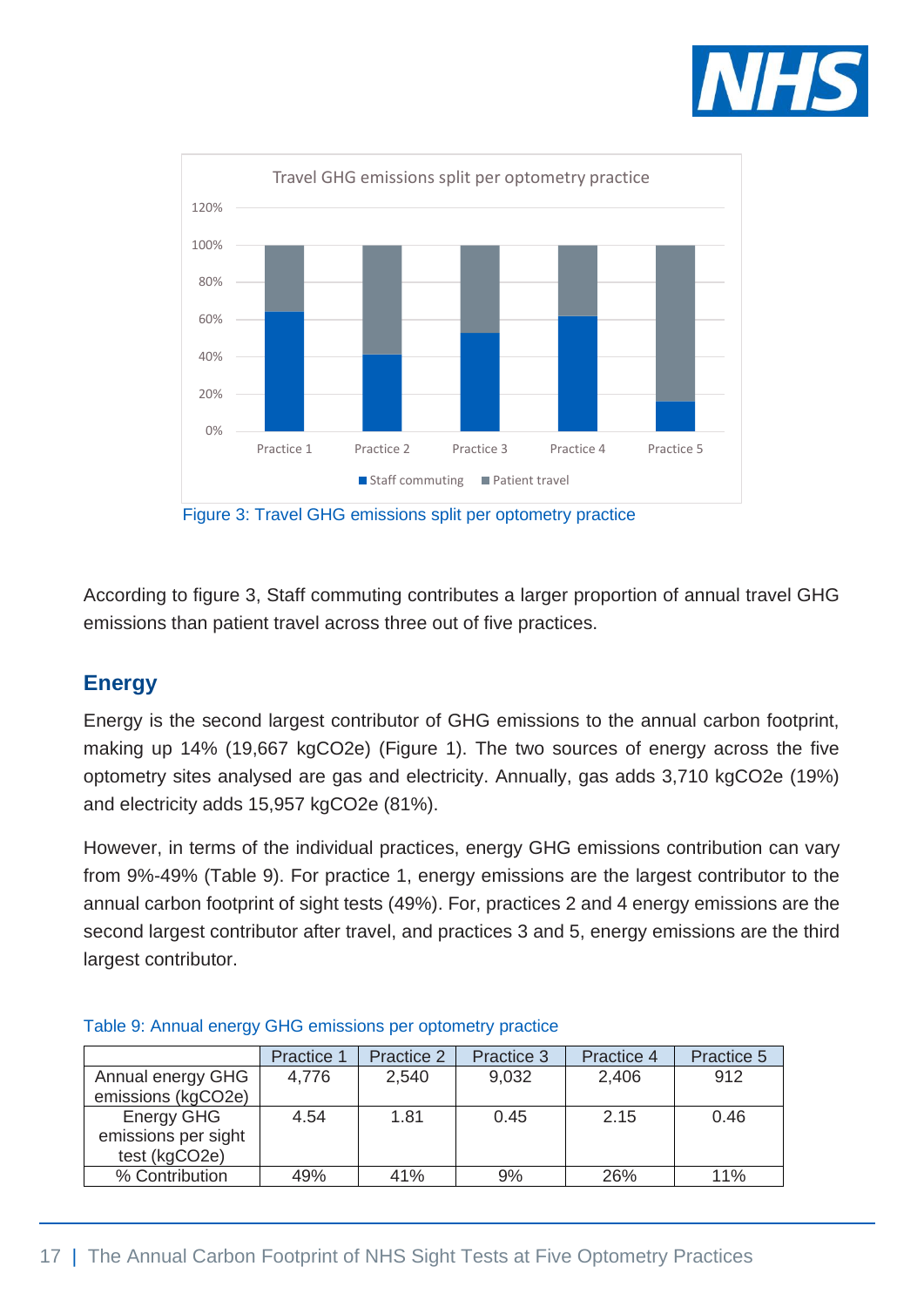



Figure 4: Breakdown of annual energy GHG emissions

Looking at all five practices together, electricity is responsible for more GHG emissions than gas. Looking at the practices individually, not all practices use gas as an energy source and practice 1 is the only practice to produce more GHG emissions from gas than electricity (Figure 4).

### **Procurement**

Procurement makes up 11% of the annual GHG emissions of NHS sight tests from the five optometry practices (Figure 1).

In terms of individual practices, Table 10 highlights the percentage contribution of procurement GHG emissions towards the annual carbon footprint of NHS sight tests at each practice. Procurement emission contribution varies between practices ranging from 4% (practice 1), to 18% (practice 4). For practices 1,2 and 4, GHG emissions associated with procurement are the third largest contributor to their annual sight test carbon footprint. For practices 3 and 5, procurement GHG emissions are the second largest contributor to their annual sight test carbon footprint.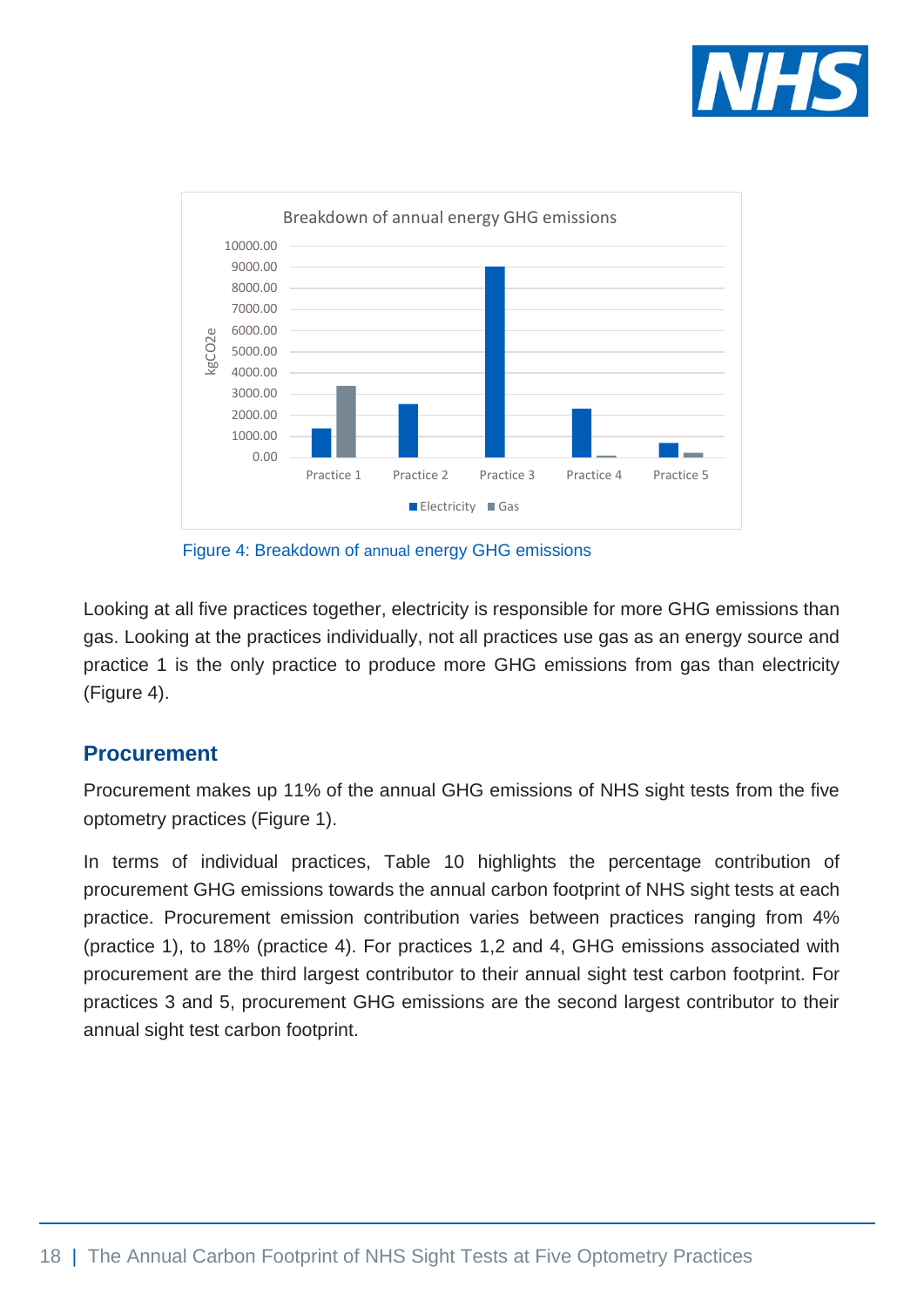

|                          | <b>Practice 1</b> | Practice 2 | Practice 3 | Practice 4 | Practice 5 |
|--------------------------|-------------------|------------|------------|------------|------------|
| Annual procurement       | 368               | 477        | 10,778     | 1,676      | 1,138      |
| <b>GHG</b> emissions     |                   |            |            |            |            |
| (kqCO2e)                 |                   |            |            |            |            |
| <b>Procurement GHG</b>   | 0.35              | 0.34       | 0.53       | 1.50       | 0.57       |
| emissions per sight test |                   |            |            |            |            |
| (kgCO2e)                 |                   |            |            |            |            |
| % Contribution           | 4%                | 8%         | 11%        | 18%        | 14%        |

#### Table 10: Annual procurement GHG emissions per optometry practice

Table 11 details the breakdown of GHG emissions associated with procurement for NHS sight tests at each practice. PPE, Postage, ink cartridges and antiseptic wipes contribute the majority of GHG emissions. However, there is also variation between optometry practices, for example, paper towels contribute 6.2% of practice 2's procurement emissions but only 0.6% of practice 3's procurement emissions.

|                     | Practice 1 | Practice 2 | Practice 3     | Practice 4 | Practice 5 |
|---------------------|------------|------------|----------------|------------|------------|
| <b>Minimis</b>      | 1.1%       | 0.8%       | 4.4%           | 0.3%       | 1.4%       |
| <b>Fluorets</b>     | 1.1%       | 0.5%       | Included above | 0.2%       | 0.3%       |
| Antiseptic<br>wipes | 12.0%      | 18.0%      | 46.4%          | 7.8%       | 42.1%      |
| Paper towels        | 4.7%       | 6.2%       | 0.6%           | 2.8%       | 1.0%       |
| Hand gel            | 2.5%       | 2.5%       | 7.9%           | 1.6%       | 7.1%       |
| Ink cartridges      | 24.8%      | 12.4%      | 1.1%           | 2.0%       | 4.6%       |
| Paper               | 1.7%       | 1.2%       | 0.8%           | 1.1%       | 5.8%       |
| <b>Envelopes</b>    | 1.1%       | 0.3%       | 0.5%           | 0.3%       | 19.6%      |
| Postage             | 20.6%      | 6.9%       | 10.0%          | 55.6%      | 11.0%      |
| <b>PPE</b>          | 30.5%      | 51.1%      | 28.3%          | 28.4%      | 7.1%       |

Table 11: Breakdown of procurement GHG emissions per optometry practice

The Covid-19 pandemic has led to an increased use of PPE across all sectors, with healthcare in particular consuming large quantities. From Table 12, PPE's contribution to procurement emissions ranges from 7.1% to 51.1% across the practices. Annually, PPE adds 3,962 kgCO2e to the total carbon footprint of sight tests performed by all five practices. 1,765 kgCO2e comes from aprons, 1,811 kgCO2e from gloves and 385 kgCO2e from masks. The number of PPE used is partly dependent on the number of staff at each practice.

#### Table 12: Annual PPE GHG emissions

|                       | <b>Practice 1</b> | <b>Practice 2</b> | Practice 3 | Practice 4 | Practice 5 |
|-----------------------|-------------------|-------------------|------------|------------|------------|
| <b>Annual PPE GHG</b> | 112               | 244               | 3.049      | 476        | 81         |
| emissions (kgCO2e)    |                   |                   |            |            |            |
| % Contribution        | 30.5%             | 51.1%             | 28.3%      | 28.4%      | 7.1%       |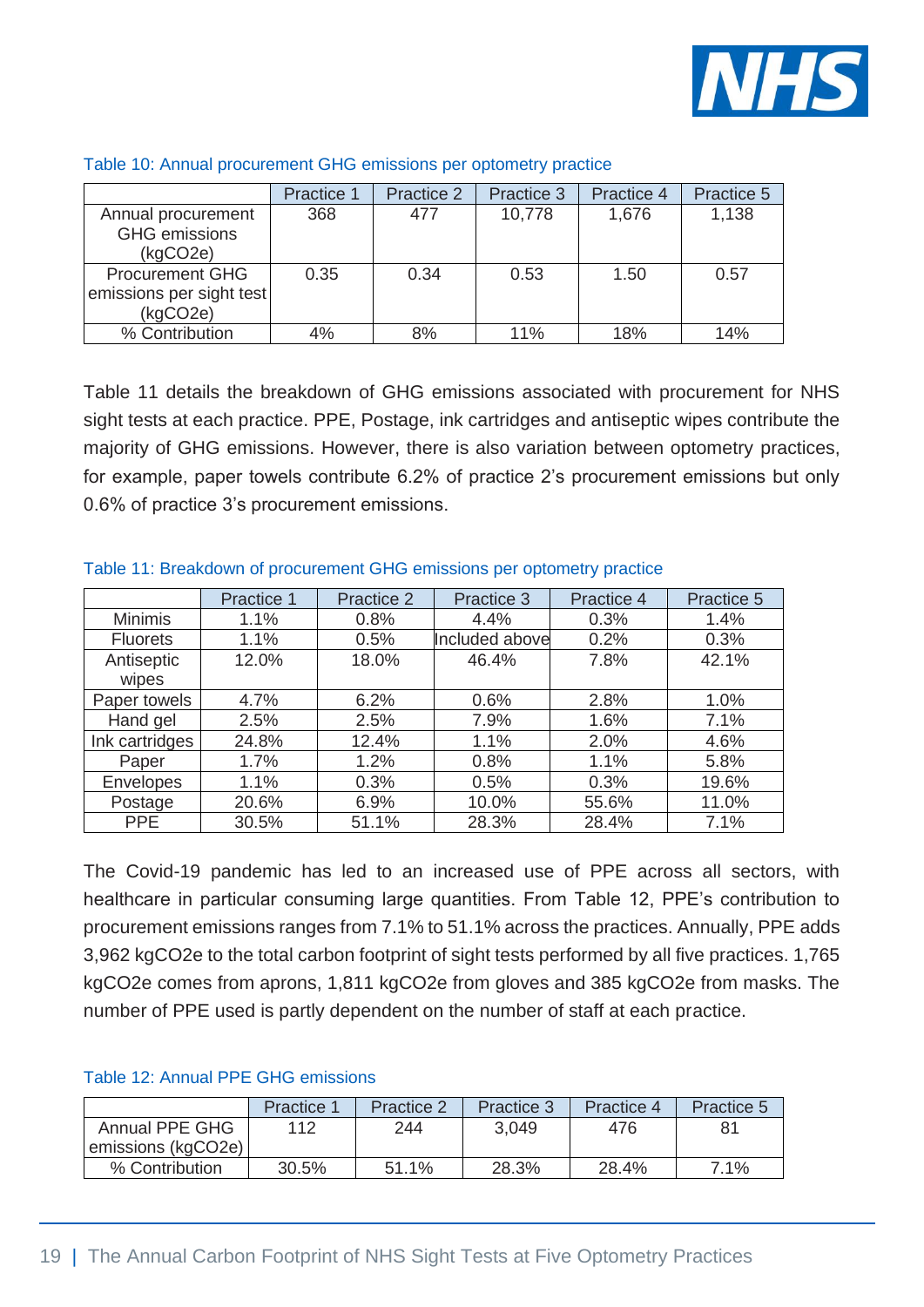



Figure 5: Breakdown of annual PPE GHG emissions per optometry practice

As shown in Figure 5, from the three types of PPE analysed, three out of five practices gloves contributed to highest proportion of GHG emissions. All practices had the least GHG emissions from masks.

### **Waste**

5% (6,576 kgCO2e) of annual NHS sight test GHG emissions from the five practices comes from waste (Figure 1), with 3,874 kgCO2e coming from clinical waste and 2,702 kgCO2e coming from domestic waste and recycling.

However, in terms of the individual practices, waste GHG emission contributions can vary from 0.3%-6.3%. According to Table 13, waste contributes 6.3% of annual emissions at practice 3, yet contributes 0.3% - 0.7% at practices 1,2,4 and 5.

|                            | <b>Practice 1</b> | Practice 2 | Practice 3 | Practice 4 | Practice 5 |
|----------------------------|-------------------|------------|------------|------------|------------|
| Annual waste GHG           | 25.08             | 43.0       | 6,449      | 24.48      | 34.40      |
| emissions (kgCO2e)         |                   |            |            |            |            |
| <b>Waste GHG emissions</b> | 0.02              | 0.03       | 0.32       | 0.02       | 0.02       |
| per sight test             |                   |            |            |            |            |
| (kqCO2e)                   |                   |            |            |            |            |
| % Contribution             | 0.3%              | 0.7%       | 6.3%       | 0.3%       | 0.4%       |

|  | Table 13: Annual waste GHG emissions per optometry practice |  |  |  |  |  |  |
|--|-------------------------------------------------------------|--|--|--|--|--|--|
|--|-------------------------------------------------------------|--|--|--|--|--|--|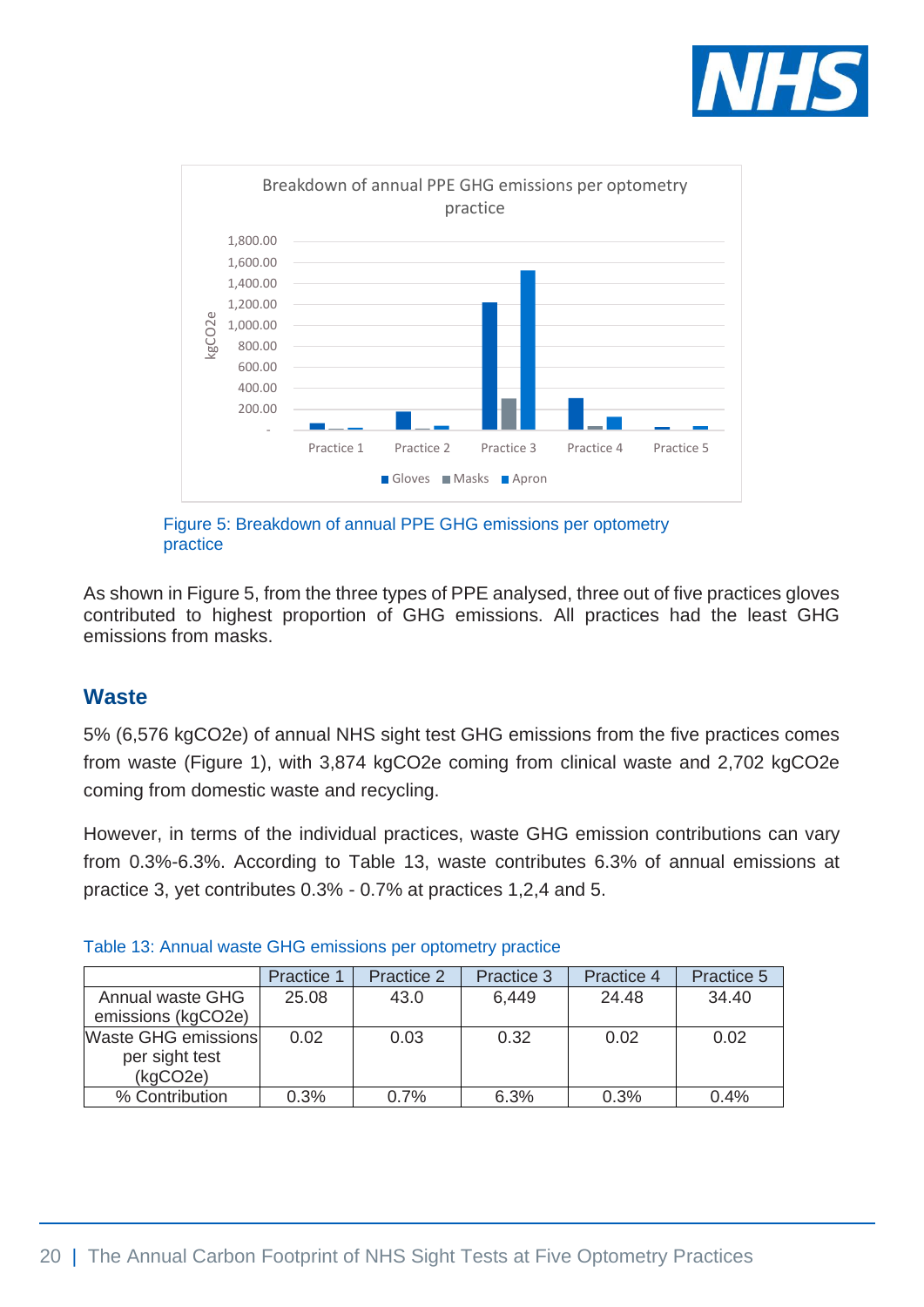



Figure 6: Breakdown of annual waste GHG emissions per practice

The three types of waste across the five optometry sites analysed are clinical, domestic, and recycling. However, four out of five practices were unable to split out domestic and recycling waste data. According to Figure 6, three out of five practices produce a higher amount of GHG emissions from clinical waste than domestic and recycling. This could be because clinical waste is disposed of via high temperature incineration which is more carbon intensive than domestic waste disposal and recycling.

### **Water**

Water contributes the least GHG emissions to the annual carbon footprint of NHS sight tests from the five practices, making up 1% (1,167 kgCO2e) (Figure 1).

From Table 14, the percentage contribution of water GHG emissions varies slightly between individual optometry practices. Water emissions contribute 1%-3% towards the annual NHS sight test carbon footprint at all five practices.

|                     | Practice 1 | Practice 2 | Practice 3 | Practice 4 | Practice 5 |
|---------------------|------------|------------|------------|------------|------------|
| Annual water GHG    | 110        | 161        | 652        | 111        | 134        |
| emissions (kgCO2e)  |            |            |            |            |            |
| Water GHG emissions | 0.10       | 0.11       | 0.03       | 0.10       | 0.07       |
| per sight test      |            |            |            |            |            |
| (kqCO2e)            |            |            |            |            |            |
| % Contribution      | 1%         | 3%         | 1%         | 1%         | 2%         |

#### Table 14: Annual water GHG emissions per optometry practice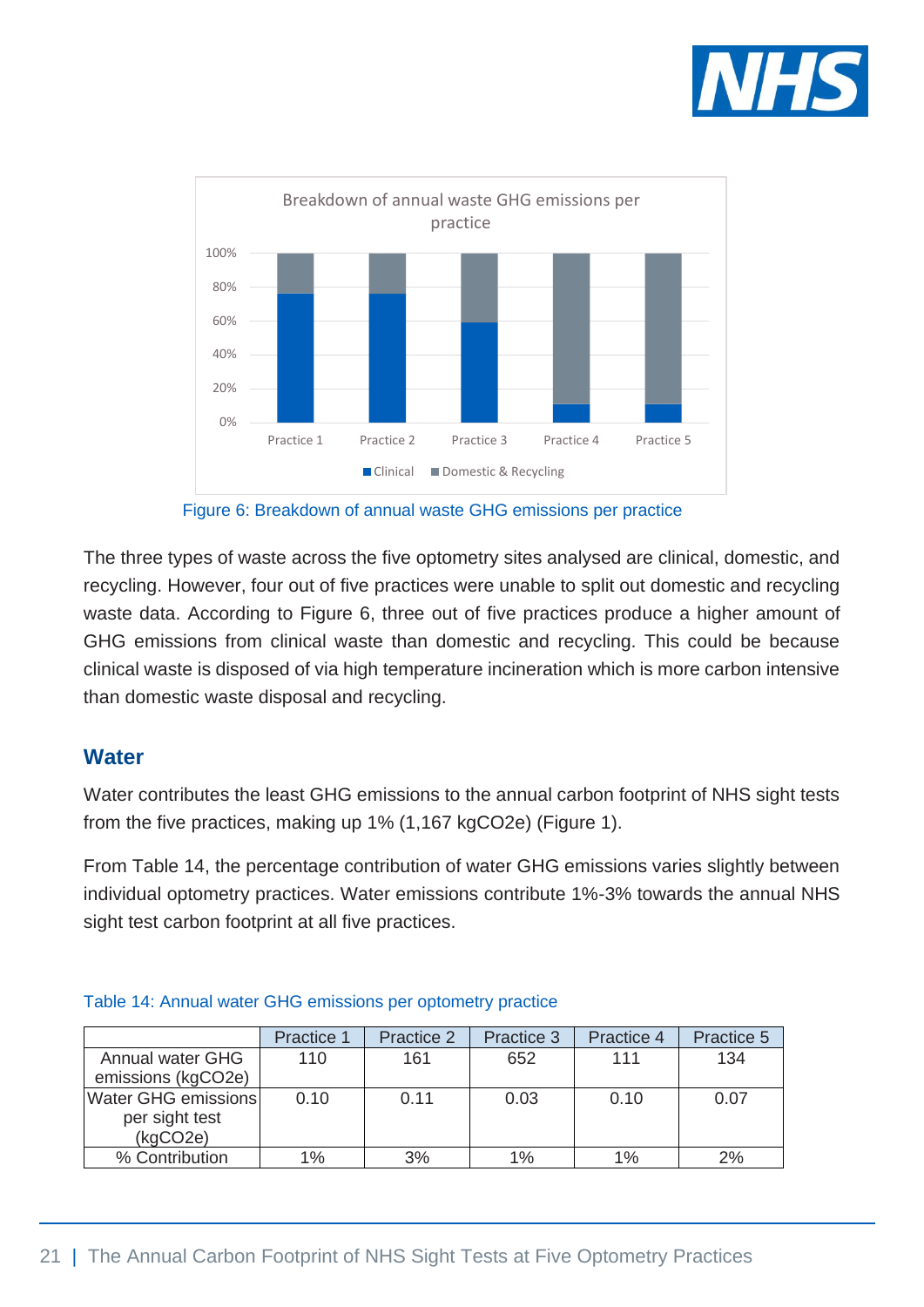

# <span id="page-21-0"></span>Carbon footprint per NHS sight test

The carbon footprint of an NHS sight test is estimated to range from 4.02 kgCO2e to 9.28 kgCO2e (Figure 7). Taking the annual number of sight tests performed and the annual carbon footprint across all five practices, the average carbon footprint per sight test is estimated to be 5.27 kgCO2e.



Figure 7: Carbon footprint of an NHS sight test per optometry practice

As shown in Figure 7, practice 1 has the highest sight test carbon footprint, with 9.28 kgCO2e. Practice 4 has the second highest with 8.40 kgCO2e per sight test followed by practice 3 (5.07 kgCO2e) and practice 2 (4.38 kgCO2e). Practice 5 has the lowest carbon footprint per sight test, with 4.02 kgCO2e.

Comparing this to other commissioned NHS services, the carbon footprint of a dental examination is 5.50 kgCO2e and a composite filling (without Nitrous Oxide) is 14.76 kgCO2e<sup>xvii</sup>.

Looking at the average carbon footprint of a sight test, 5.27 kgCO2e (Figure 8), 3.64 kgCO2e (69%) comes from travel. The second largest contributor is energy adding 0.76 kgCO2e (14%). Procurement adds 0.56 kgCO2e (11%), waste adds 0.26 kgCO2e (5%), and water adds 0.05 kgCO2e (1%).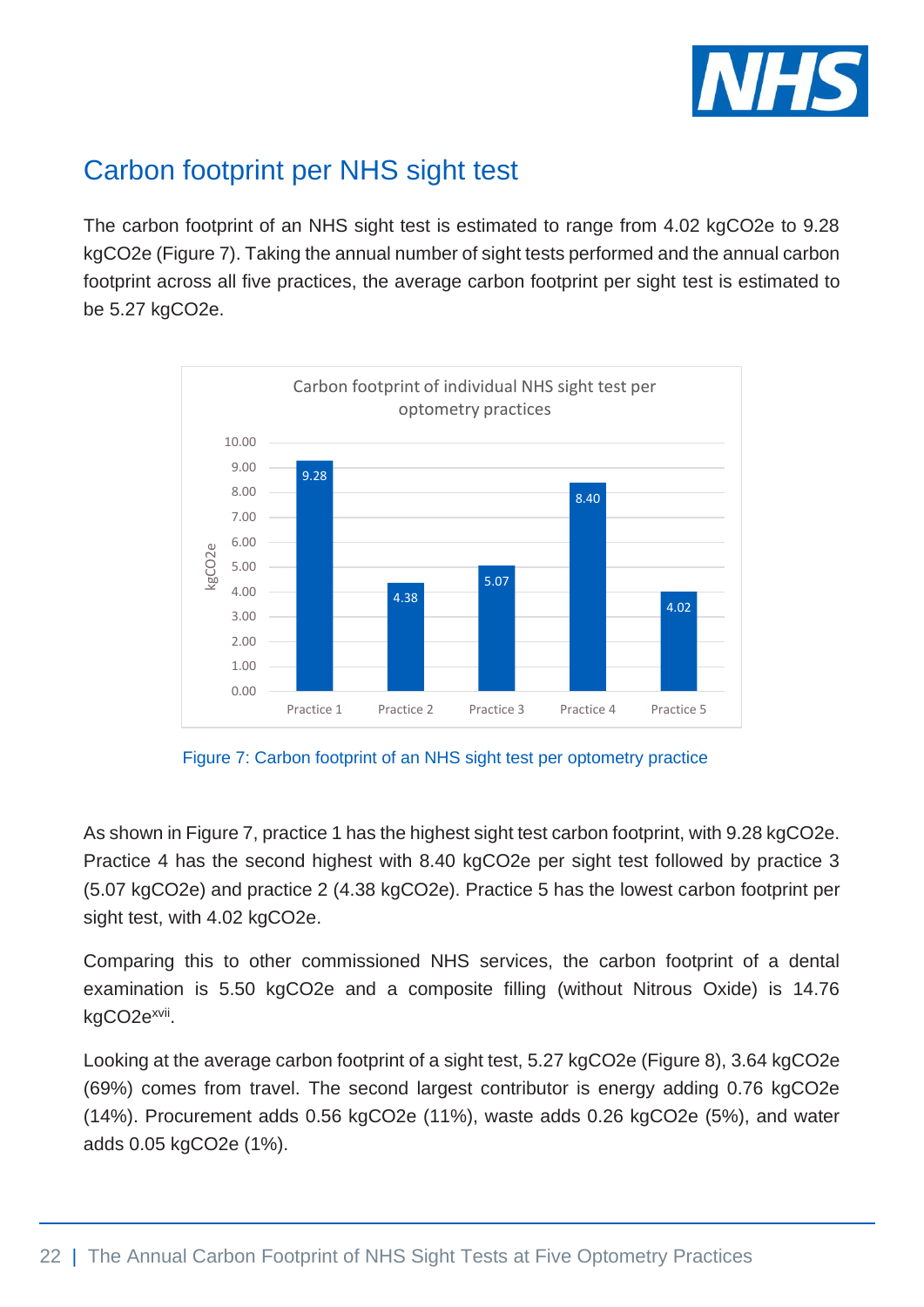



Figure 4: Breakdown of the average NHS sight test carbon footprint

# <span id="page-22-0"></span>Additional services

There are consumables indirectly associated with an NHS sight test, like contact lenses, contact lens solution and spectacles. These consumables have not been included within the carbon footprint of NHS sight tests as they are not directly part of a sight test and rather seen to provide an income stream for optometry practices. However, it is important for the optometry sector to consider the GHG emissions associated with these additional procurement items as they occur as a result of performing a sight test.

Table 15 details the GHG emissions associated with an NHS sight test including one pair of spectacles, and an NHS sight test including 6 months' worth of contact lenses.

| Carbon footprint of an average NHS sight test         | 5.27  |
|-------------------------------------------------------|-------|
| excluding spectacles or contact lenses (kgCO2e)       |       |
| Carbon footprint of an average NHS sight test         | 8.64  |
| including one pair of spectacles (kgCO2e)             |       |
| Carbon footprint of an average NHS sight test         | 40.24 |
| including 6 months of monthly replacement contact     |       |
| lenses including solution (kgCO2e)                    |       |
| Carbon footprint of an average NHS sight test         | 49.24 |
| including 6 months of daily disposable contact lenses |       |
| (excludes solution as none is required) (kgCO2e)      |       |

#### Table 15: Carbon footprint of an NHS sight test including spectacles and contact lenses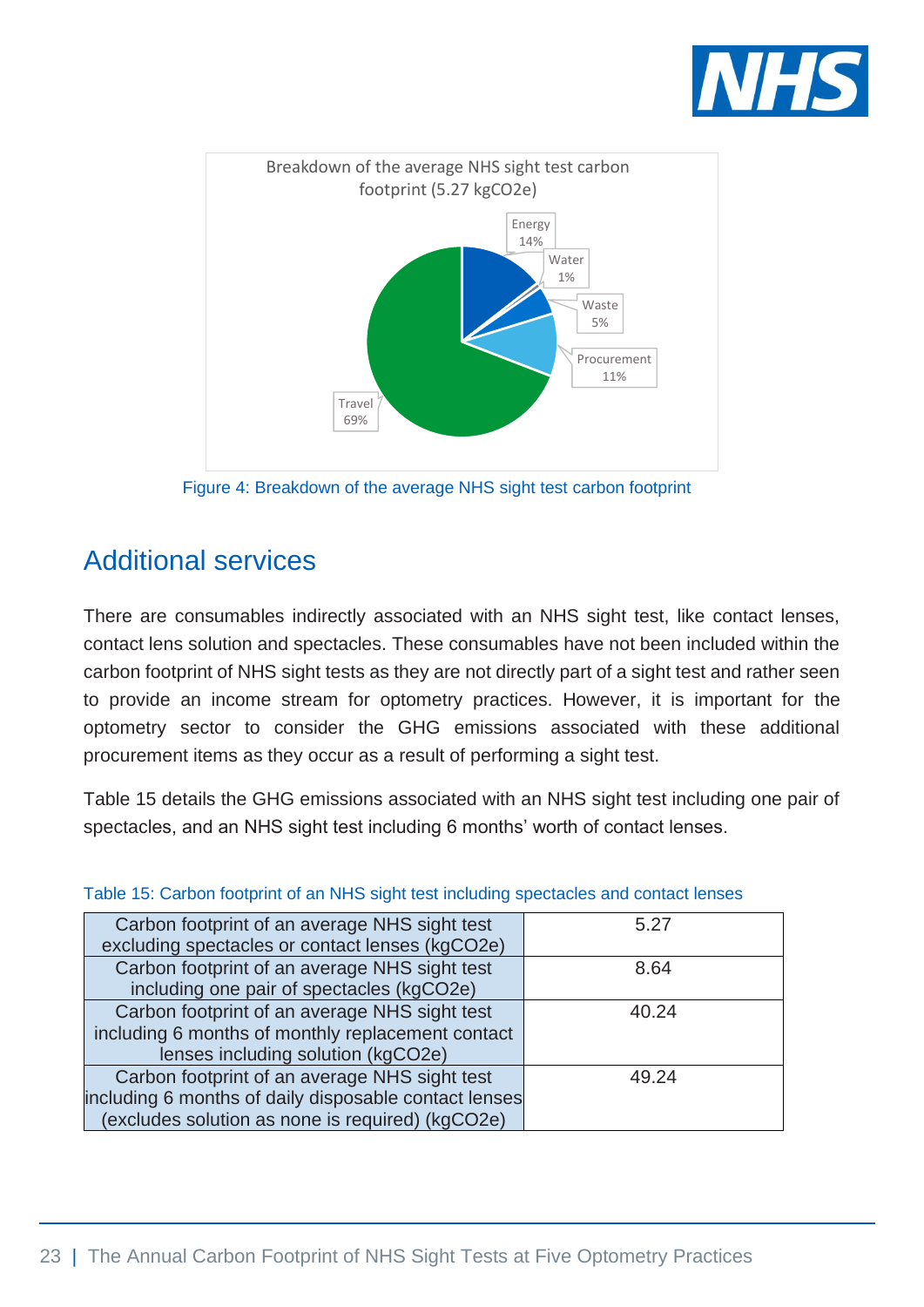

# <span id="page-23-0"></span>Recommendations

# <span id="page-23-1"></span>Recommendations for optometry practices and optometrists

Table 16 provides a summary of the recommendations suggested to reduce the carbon footprint of NHS sight tests across the five optometry practices.

#### Table 16: Summary of recommendations

|                   |                                           | <b>Quick wins</b>            | <b>Medium</b><br>wins | Longer term<br>wins |
|-------------------|-------------------------------------------|------------------------------|-----------------------|---------------------|
|                   | Share results within your practice        | $\checkmark$                 |                       |                     |
| Genera            | Collaboration                             |                              | $\checkmark$          |                     |
|                   | Collect carbon footprint data             | $\checkmark$                 |                       |                     |
|                   | Set up a green team                       |                              | $\checkmark$          |                     |
|                   | Self-assessment tools                     | $\checkmark$                 |                       |                     |
|                   | <b>Travel survey</b>                      | $\checkmark$                 |                       |                     |
|                   | Car free day                              | $\checkmark$                 |                       |                     |
|                   | <b>Car share</b>                          | $\checkmark$                 |                       |                     |
| Travel            | <b>Encourage active travel</b>            |                              | ✓                     |                     |
|                   | Promote sustainable travel information to |                              | ✓                     |                     |
|                   | patients                                  |                              |                       |                     |
|                   | <b>Combine appointments</b>               | $\checkmark$                 |                       |                     |
|                   | <b>Consolidate deliveries</b>             |                              | $\checkmark$          |                     |
|                   | <b>Review energy contract</b>             |                              | $\checkmark$          | $\checkmark$        |
| Energy &<br>Water | <b>Upgrade equipment</b>                  |                              |                       |                     |
|                   | <b>Switch off campaign</b>                | $\checkmark$<br>$\checkmark$ |                       |                     |
|                   | Install a smart meter                     | $\checkmark$                 |                       |                     |
|                   | <b>Check for leaks</b>                    |                              |                       |                     |
|                   | Paperless sight test                      | $\checkmark$                 |                       |                     |
| $\overline{a}$    | <b>Sustainable spectacles</b>             |                              | $\checkmark$          |                     |
| Procureme         | Recyclable packaging                      |                              | ✓                     |                     |
|                   | <b>Waste audit</b>                        | $\checkmark$                 |                       |                     |
| Waste             | <b>Contact lens recycling</b>             |                              | $\checkmark$          |                     |
|                   | <b>Recycle frames</b>                     |                              | ✓                     |                     |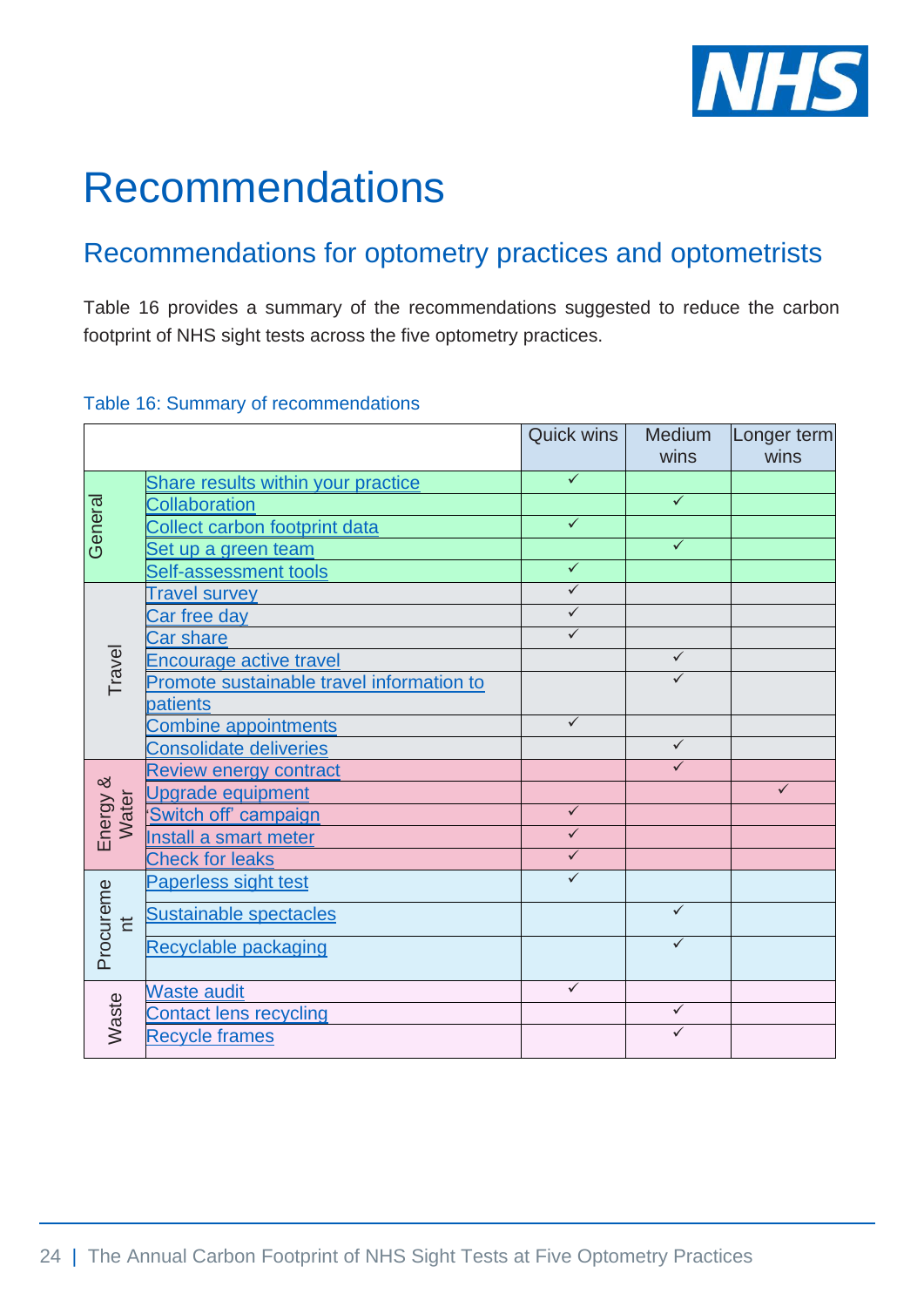

## <span id="page-24-0"></span>**General**

- 1. Share these results within your practice. It is a good way to start a conversation around sustainability and get everyone involved.
- <span id="page-24-1"></span>2. Share ideas and sustainability best practice with other practices. If the NHS is to become net-zero by 2045, collaboration is key. Optometrists and optometry practices must work together to find solutions. Join the network 'Eyehealth Susnet', hosted by the Centre for Sustainable Healthcare, for blogs, discussions and resources around sustainability in eye health; available at; EyeHealth Susnet | CSH Networks [\(sustainablehealthcare.org.uk\).](https://networks.sustainablehealthcare.org.uk/network/eyehealth-susnet)
- <span id="page-24-2"></span>3. Continue collecting carbon footprint data. You can't manage what you don't measure. It is important for practices to continue monitoring their GHG emissions for both awareness and to encourage change. Appendix 1 provides practices with a basic template for collecting and recording carbon emissions data for scope 1 and 2.
- <span id="page-24-3"></span>4. Set up a green team. Optometrists and staff in practices are best placed to make sustainability improvements. You know your processes and services best so are best placed to be highlighting areas of inefficiency and making sustainability changes. Encourage all staff within the practice to identify areas which could be improved and ask questions; how can we do this better? How can we do this differently? You could also start a sustainability ideas board.
- <span id="page-24-4"></span>5. Use a sustainability self-assessment tool. For example, The Association of British Dispensing Opticians (ABDO) have developed a free [sustainability self-assessment](https://www.abdo.org.uk/sustainability-questionnaire/)  [tool](https://www.abdo.org.uk/sustainability-questionnaire/) xviii designed to encourage everyone in the optometry sector to look at their current practices and find key solutions to making their working life, practice and/or businesses more sustainable.

### **Travel**

With travel contributing 69% of the annual GHG emissions of NHS sight tests by all five practices (Figure 1), it is important for all practices to focus on reducing their travel carbon footprint from both staff and patients.

It is worth highlighting that data collected from practices showed that the majority of staff across all practices commuted by car. Reducing car commuting and encouraging active travel not only helps to reduce GHG emissions but has other potential benefits, for example, improving health and air quality within your local community.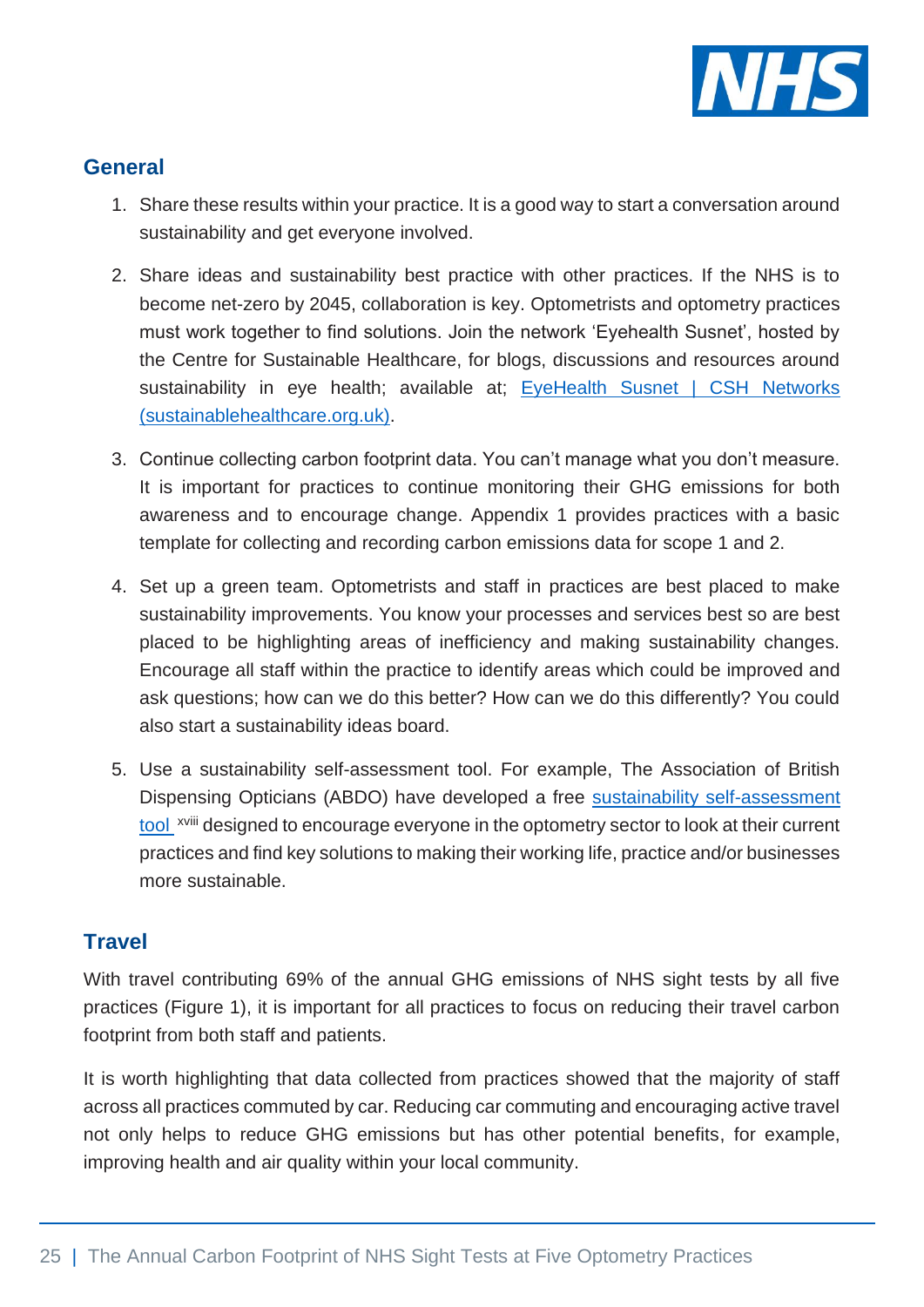

- <span id="page-25-0"></span>1. Undertake a travel survey with staff. A travel survey is a good way to engage staff in thinking about their travel habits.
- <span id="page-25-1"></span>2. Car free day. Where possible encourage staff to swap the car for walking or public transport one day a week. Walking instead of driving saves around 0.35 kgCO2e per mile, this would mean driving one less day a week could save 67 kgCO2e per year per staff (based on a 4 mile commute).
- <span id="page-25-2"></span>3. Car share. Where a car free day is not possible, try car sharing with another colleague. Not only will you be saving GHG emissions and petrol costs, but it is also a great way to get to know your colleagues better.
- <span id="page-25-3"></span>4. Encourage active travel. This could be via installing secure cycle parking at your practice, signing up to the governments 'cycle to work scheme' or promoting active travel options such as e-scooters and displaying cycle/walking routes to work.
- 5. Provide public transport information to your staff. Regularly promote local bus and train routes and times.
- 6. Switch to electric vehicles. This could be both for fleet and personal vehicles. Financial support is available for purchasing an electric vehicle. The UK government's [low](https://www.gov.uk/plug-in-car-van-grants)[emission vehicles](https://www.gov.uk/plug-in-car-van-grants) grant takes up to £3,000 off the price of a new electric vehicle, and the electric vehicle [homecharge scheme](https://www.gov.uk/government/collections/government-grants-for-low-emission-vehicles#electric-vehicle-homecharge-scheme) provides a grant of up to 75% towards the cost of installing a charge point at home.
- <span id="page-25-4"></span>7. Provide sustainable travel information to your patients. Provide patients with information on how to travel to your practice by active transport or public transport. Where possible, information on safe cycling and walking routes should be supplied.
- <span id="page-25-5"></span>8. Combine appointments. If patients require two appointments, combine them, if possible, to reduce patient travel to and from the practice.
- <span id="page-25-6"></span>9. Consolidate orders and deliveries. This will not only reduce travel GHG emissions but also waste from packaging.

## **Energy and water**

Many energy savings can be achieved with little or no cost.

<span id="page-25-7"></span>1. Review your practices current electricity contract. If you are on a standard tariff, see if you can switch to a renewables tariff or switch to a provider who produce renewable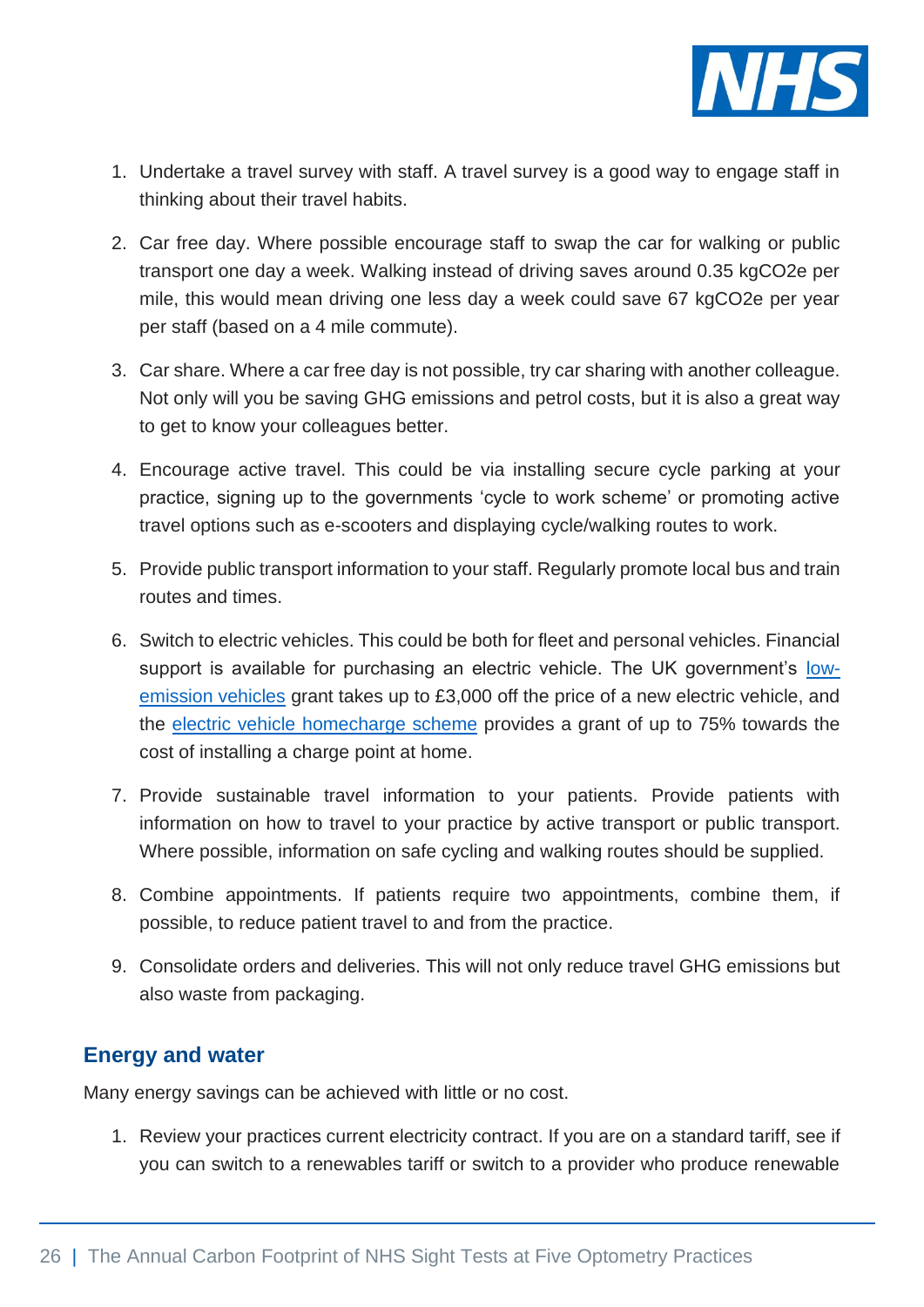

electricity. The [Energy Saving Trust](https://energysavingtrust.org.uk/advice/switching-your-energy-supplier/) provides free advice and tools on switching to green energy tariffs and how to spot greenwashing. xix

- <span id="page-26-0"></span>2. Upgrade to more energy efficient equipment. Switching inefficient bulbs to LEDs helps lower electricity bills and GHG emissions. Every traditional halogen bulb replaced with an LED saves £2-3 and 5 kgCO2e per year.<sup>xx</sup>
- <span id="page-26-1"></span>3. Run a 'switch off' campaign. A simple but effective action to ensure everything that can be switched off at the end of the day, is. A lot of energy is wasted when unnecessary lights and equipment are left on out of hours. Carry out a walk around at designated times to identify what equipment should be turned off, perhaps at the end of the day. Draw up an action plan and ensure all staff are aware of what equipment should be turned off.
- <span id="page-26-2"></span>4. Install a smart meter. Smart meters help business have more control over their energy consumption by sending energy readings directly to their supplier meaning accurate bills. Many small businesses can get a smart meter at no extra cost, depending on your business's energy supplier and tariff. Energy suppliers might also offer an inhouse display screen that shows exactly how much energy you are using in kWh and £ in real time.
- <span id="page-26-3"></span>5. Ensure there are no water leaks within your practice.

### **Procurement**

When procuring items, as a general rule, consider the 5Rs of sustainable procurement. This framework was developed by the Greener NHS Team<sup>xxi</sup> and follows the principles of, reduce, reuse, (buy) reprocessed, (buy) renewable, (buy) recyclable. We have provided some recommendations under each heading.

- <span id="page-26-4"></span>**1. Reduce: Can you do without the product?**
	- a. Run a paper lite or paperless sight test. Review your current sight test processes to see If you can reduce paper consumption. Does your practice send out paper appointment reminders that could be switched to text or email reminders? Could your practice go paper less in some of your other services? From the analysis, ink cartridges contributed highly towards many practices' procurement emissions. Going paper-less or paper lite might also reduce printing requirements.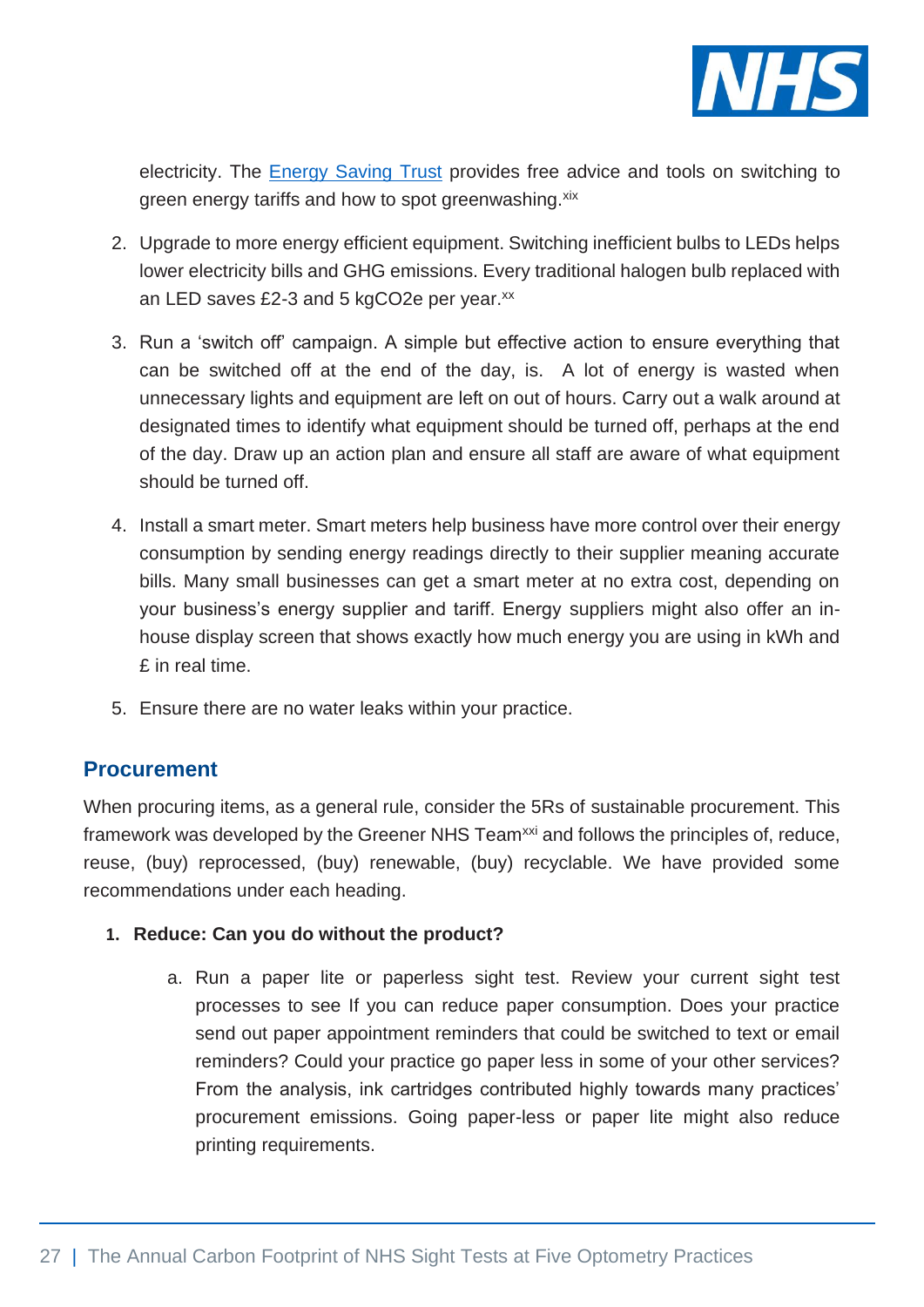

#### **2. Reuse: Can you buy reusable products instead of single use?**

a. Switch from single use to reusable. Where safe to do so following the COVID-19 pandemic and in line with infection control guidelines identify reusable alternatives to single use items.

#### **3. (Buy) Reprocessed: Can you buy reprocessed or refurbished?**

a. Recycled paper. If you cannot go paperless, can you purchase recycled paper products?

#### **4. (Buy) Renewable: What is the product made of?**

<span id="page-27-0"></span>a. Procure spectacles which are made from sustainable materials and/or made in the UK. Spectacles are always going to be required, so where items cannot be reduced we must look to source them from sustainable sources. Calculate the percentage of frames made from renewable or recyclable materials that your practice stocks and set a target to increase this annually. Many companies like Eco-wear and Ace & Tate are moving away from fossil fuel derived materials such as plastic and moving towards bio and plant-based materials. Other companies such as Coral eyewear and Sea2See are using rescued and recycled marine plastics in their spectacle frames. Spectacle cases should also be considered, for example, Millmead Optical Group manufacture spectacle cases in Liverpool made from recycled plastic bottles.

#### **5. (Buy) Recyclable: Is the product recyclable?**

<span id="page-27-1"></span>a. Purchase items in recyclable packaging. Push suppliers to ensure their packaging is kept to a minimum and recyclable. If you have noticed a certain product comes in excessive or non-recyclable packaging highlight this to the supplier and ask them to switch to recyclable packaging. Not only is nonrecyclable packaging more carbon intensive but it also increases your practices domestic waste consumption and costs.

### **Waste**

<span id="page-27-2"></span>1. Carry out a waste audit to ensure correct waste disposal and see if your practice is recycling everything it can. Clinical and domestic waste streams are more costly and carbon intensive than recycling streams. Carrying out a waste audit helps to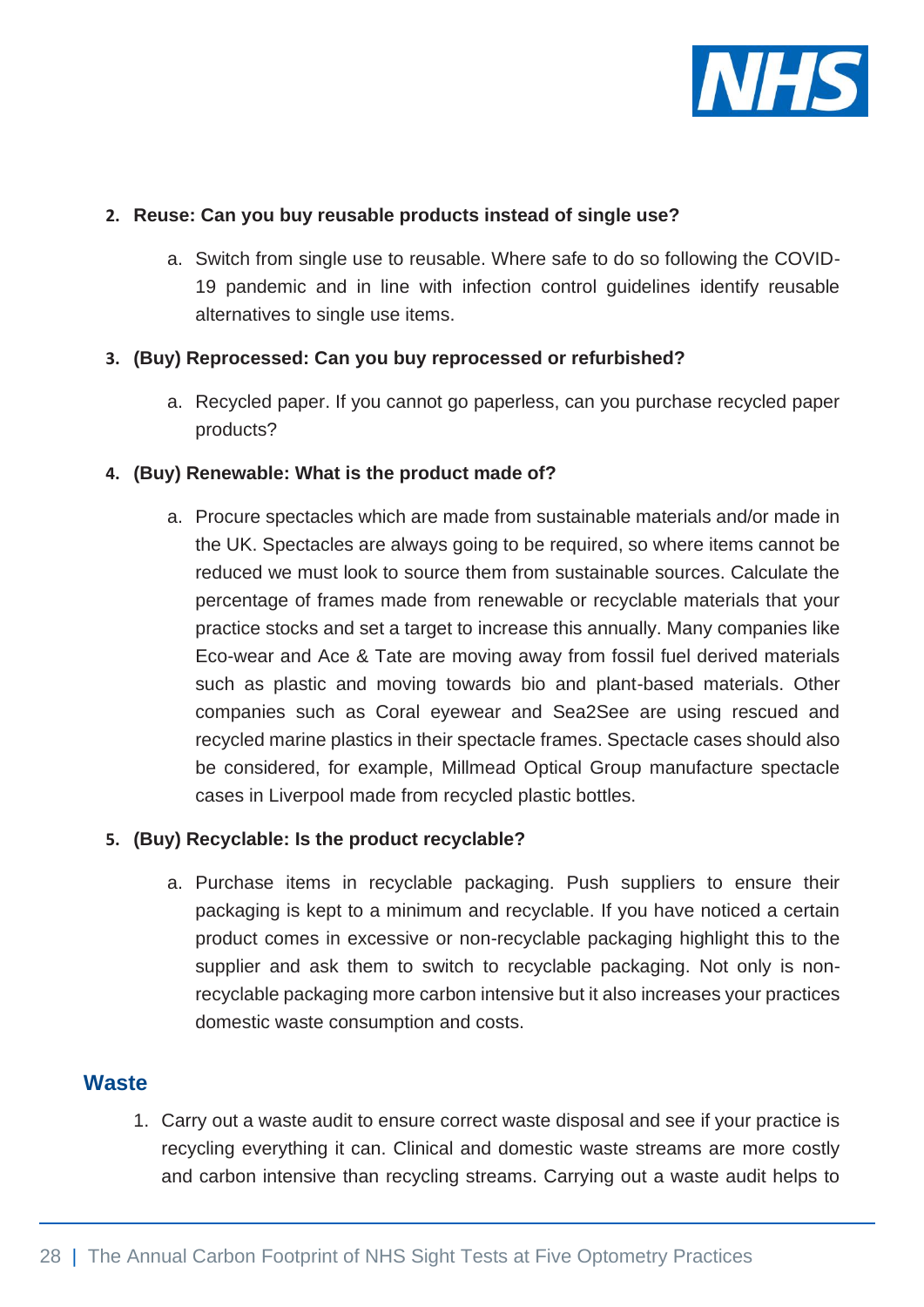

identify if your practice is recycling everything possible. It also helps to identify items that are being thrown away frequently and highlights opportunities for reduction such as overuse or inadequate stock keeping.

- <span id="page-28-0"></span>2. Encourage contact lens recycling. Research conducted by Optical Express found that 97% of contact lens wearers are disposing of their lenses down the drain or into landfill and only 3% of people recycle their lenses. Flushing lenses down the drain leads to microplastic pollution in UK waterways.<sup>xxii</sup> Encourage your patients to dispose of their lenses responsibly and take them to a contact lens recycling box. Contact lens packaging should also be recycled where possible.
- <span id="page-28-1"></span>3. Recycle frames. The Lions Clubs operate a recycling scheme in which used or unwanted glasses can be posted to them and then sent to be reused in developing countries. Alternatively, Recyc-Line are a UK based company that recycle end of life frames in which the materials are put back into industry as raw materials rather than going to landfill.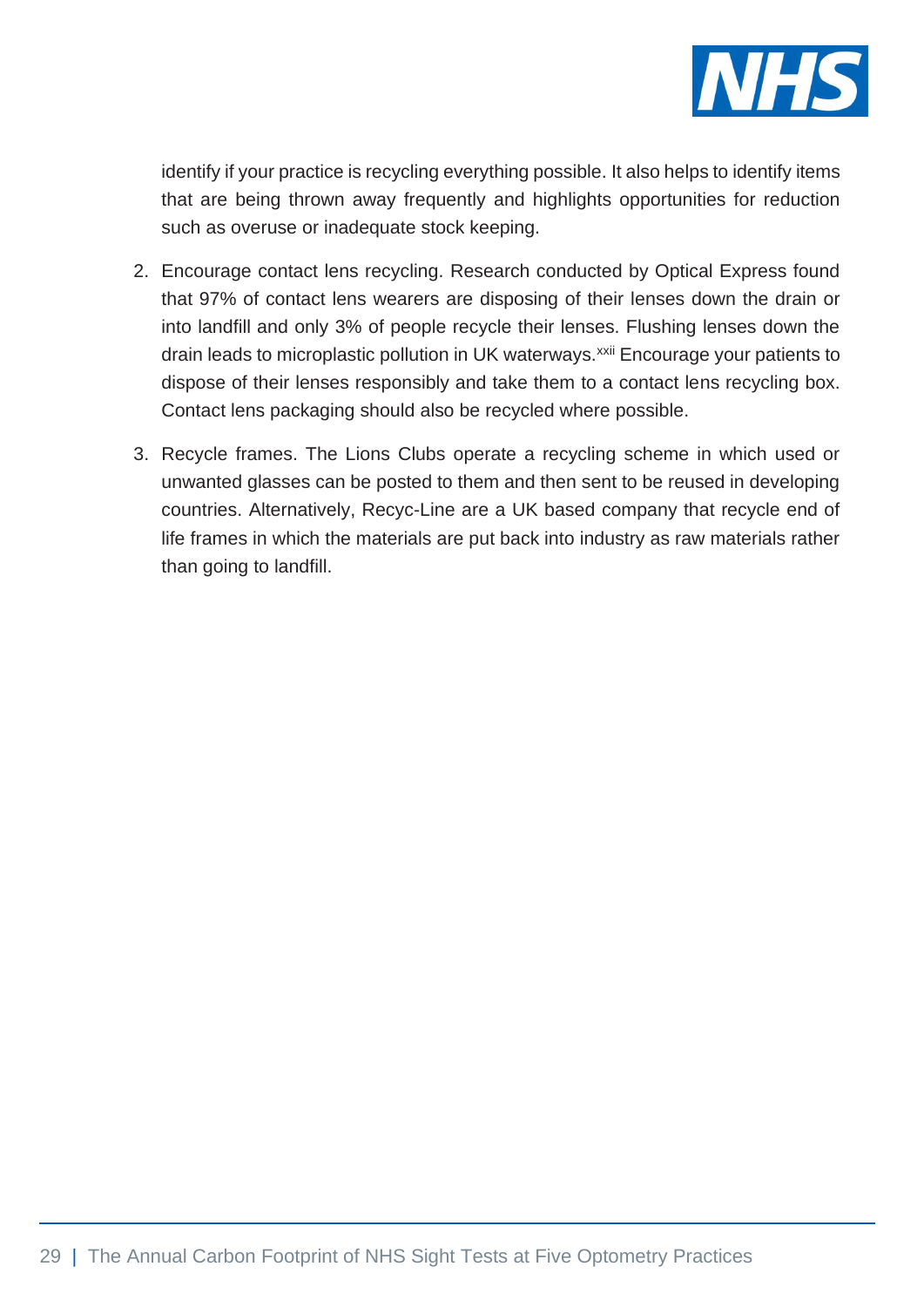

# <span id="page-29-0"></span>Recommendations for NHS England and Improvement: Commissioners of Sight Tests

If the NHS is to truly ease its burden on climate change, its services commissioned from the private sector must not be ignored. NHS England and Improvement have the opportunity to work towards their commissioned services becoming net zero in line with the rest of the NHS.

With an increased focus on moving additional eyecare services into the community to help ease pressure on secondary care, it is particularly important that current and future commissioned optometry services are performed in a sustainable way, both for patients and planet.

### **General**

- 1. Encourage collaboration between NHS England, optometry professional bodies and optometrists to work together to reduce GHG emissions of sight tests and other commissioned services provided by optometry practices.
- 2. Ensure commissioned optometry services are involved in the future Greener NHS plans and discussions.
- 3. Work together with sector bodies to raise awareness of sustainability in the optometry sector and where possible provide general training on sustainability issues within the sector. Potentially support the development of an e-learning module on sustainable optometry.

## **Travel**

Consider travel and accessibility when commissioning new optometry contracts, trying to ensure services are commissioned which are accessible by active and/or public transport. NHS England should work with local authorities where possible to support sustainable/active travel to services.

### **Energy, water, and waste**

Encourage collaboration of central spectacles and contact lenses recycling points within the local area.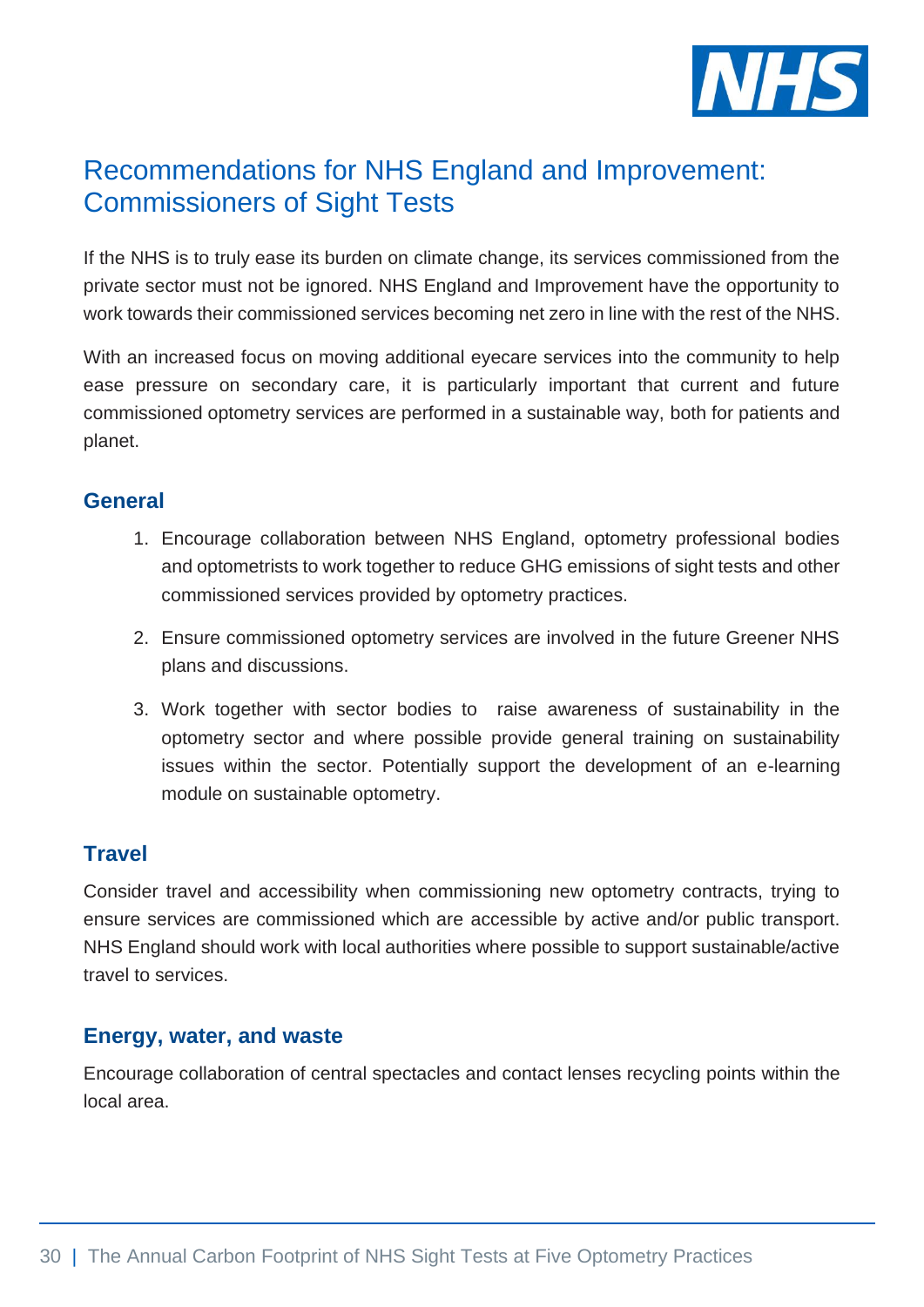

## **Procurement**

In collaboration with optometrists, encourage the optometry industry to work on measuring and reducing the carbon emissions of their products and packaging.

# <span id="page-30-0"></span>Limitations and Further Research

This study has several limitations. Firstly, the sample size has been small and restricted to one region of England. The carbon footprint analysis of the five optometry practices and their sight tests may not be representative of the whole country. Increasing the sample size and expanding the scope of the analysis to include additional areas of England would provide a more accurate estimation of the carbon footprint of NHS sight tests.

Secondly, data collection was retrospective leading to some differences in the type and accuracy of data collected. For example, some practices were unable to provide energy and waste data in terms of kWh and weight, and instead provided cost. To analyse the expenditure data additional assumptions had to be made increasing the uncertainty around the results.

Thirdly, whilst this study focussed purely on the estimation of the carbon footprint of NHS sight tests, it should be noted that the NHS commissions additional eyecare services including domiciliary services. These services will also have an environmental impact which needs estimating and addressing.

This study is the first of its kind in the UK and highlights the need for further carbon footprinting work within the optometry sector. Acknowledging the limitations of this study, it is recommended that a larger study including optometry practices from a range of regions across the UK should be undertaken. Prospective rather than retrospective data collection over a 12-month period will ensure greater data accuracy. Including all optometry services in a larger study would provide an understanding of the full GHG emissions impact of the high street optometry sector and pave the way to tackle it.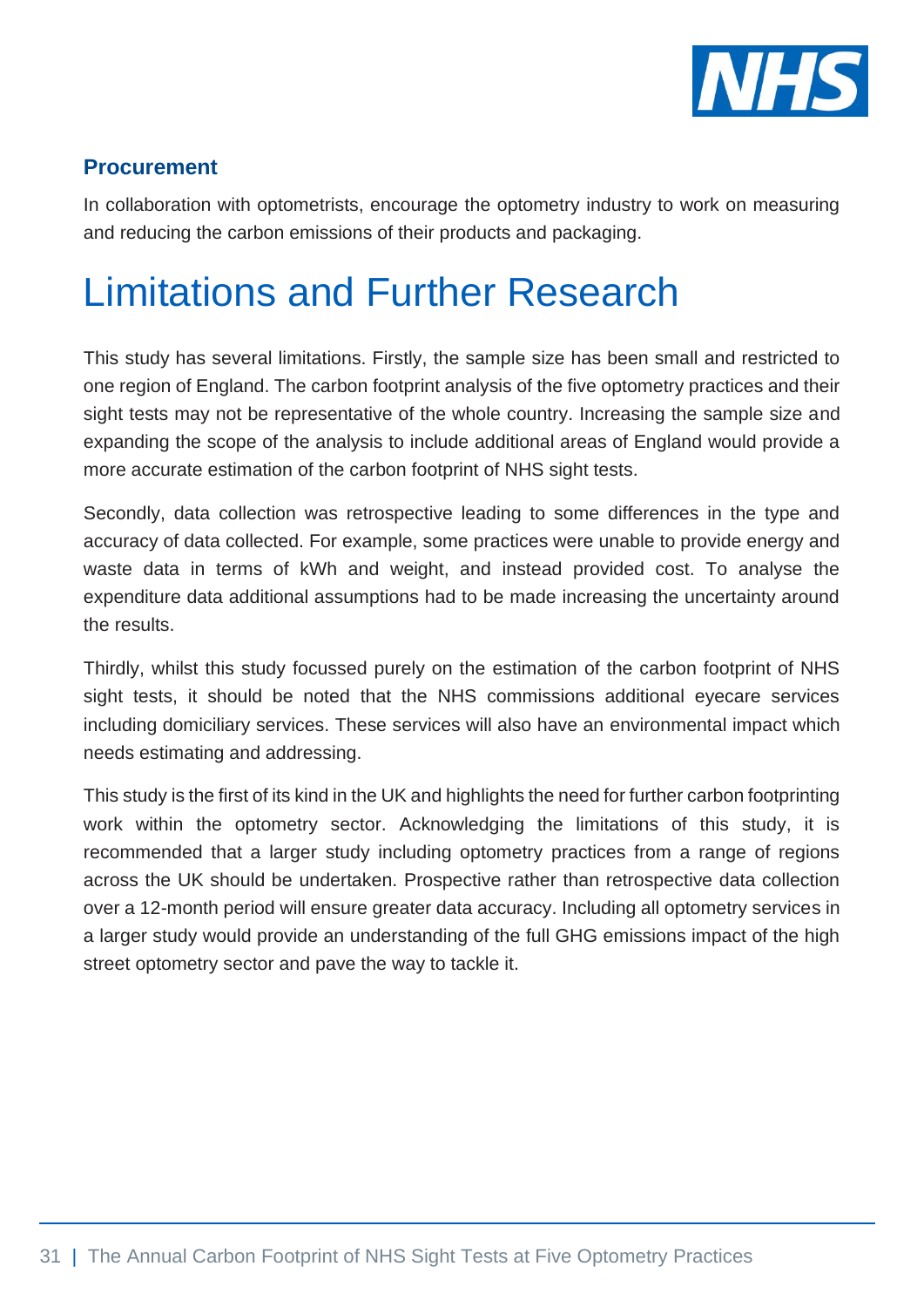

# <span id="page-31-0"></span>Appendices

# <span id="page-31-1"></span>Appendix 1: Example GHG emissions database template

The below Figure suggests a monthly template for collecting GHG emissions data. Firstly, collect the data in the correct activity unit each month. Electricity and gas should be recorded in kWh, this can be found on your invoices. Water should be collected in  $m<sup>3</sup>$ , you should also be able to find this on your invoices. Secondly, multiply the activity unit by the appropriate GHG emissions factor. 2021 energy carbon emissions factors can be found on the [Government website](https://www.gov.uk/government/publications/greenhouse-gas-reporting-conversion-factors-2021) and are updated each year.

2021 Emission factors:

- Electricity: 0.29130 kgCO2e/kWh
- Gas: 0.21451 kgCO2e/kWh
- Water: 0.3666 kgCO2e/m3

Thirdly, record your carbon emissions for each source each month. It might also be useful to record cost too.

|               | <b>Electricity</b> |                           |     |            | Gas                       |     | Water                           |        |    |
|---------------|--------------------|---------------------------|-----|------------|---------------------------|-----|---------------------------------|--------|----|
| <b>Month</b>  | kWh                | Carbon emissions (kgCO2e) | £   | <b>kWh</b> | Carbon emissions (kgCO2e) | £   | Carbon emissions (kgCO2e)<br>m3 |        | £  |
| $Jan-20$      | 500                | 145.65                    | 600 | 200        | 42.902                    | 300 | 40                              | 14.664 | 80 |
| Feb-20        |                    |                           |     |            |                           |     |                                 |        |    |
| <b>Mar-20</b> |                    |                           |     |            |                           |     |                                 |        |    |
| Apr-20        |                    |                           |     |            |                           |     |                                 |        |    |
| <b>May-20</b> |                    |                           |     |            |                           |     |                                 |        |    |
| $Jun-20$      |                    |                           |     |            |                           |     |                                 |        |    |
| <b>Jul-20</b> |                    |                           |     |            |                           |     |                                 |        |    |
| <b>Aug-20</b> |                    |                           |     |            |                           |     |                                 |        |    |
| $Sep-20$      |                    |                           |     |            |                           |     |                                 |        |    |
| <b>Oct-20</b> |                    |                           |     |            |                           |     |                                 |        |    |
| <b>Nov-20</b> |                    |                           |     |            |                           |     |                                 |        |    |
| <b>Dec-20</b> |                    |                           |     |            |                           |     |                                 |        |    |
| $T = 4 - 1$   |                    |                           |     |            |                           |     |                                 |        |    |

**Tota**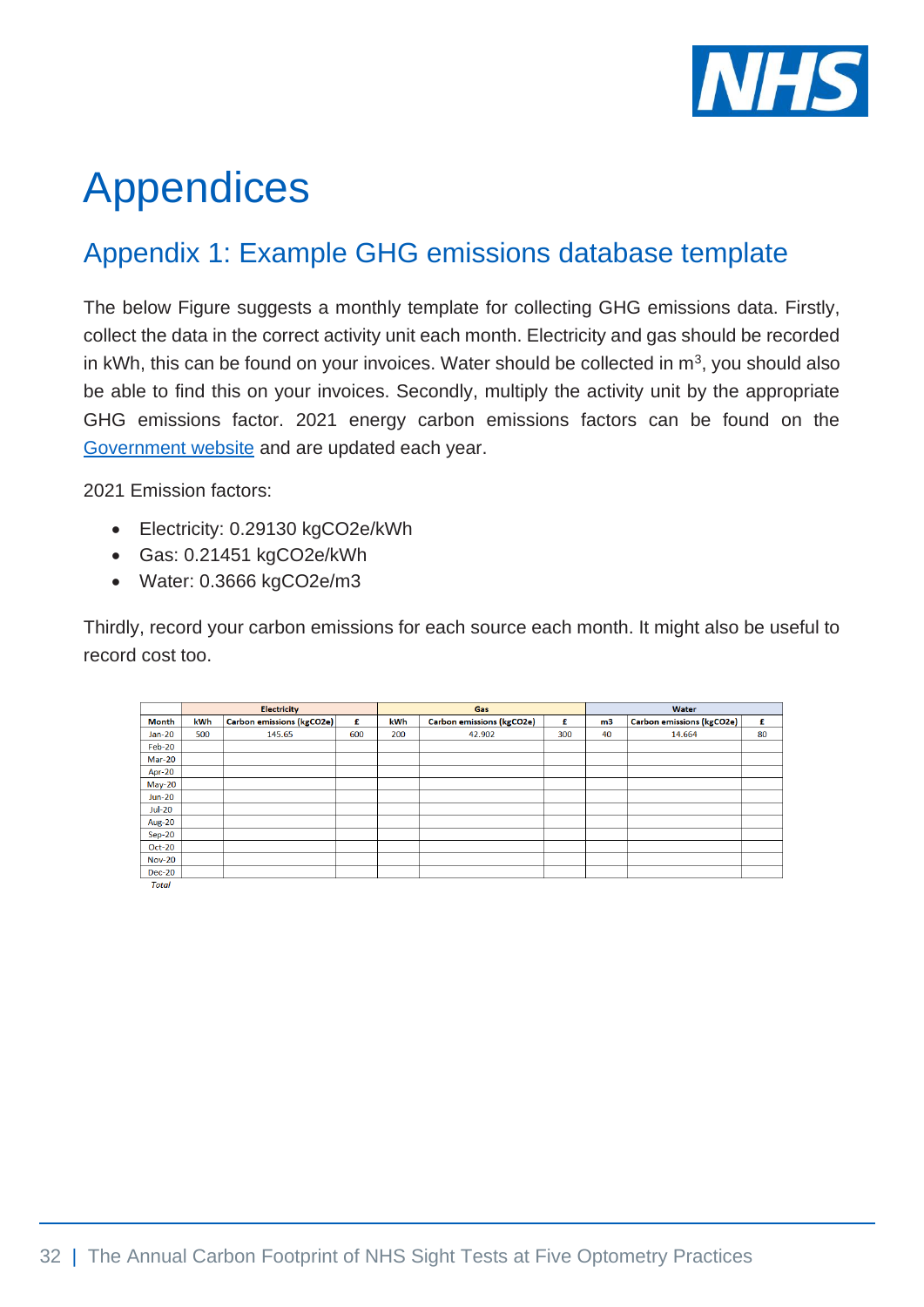

# <span id="page-32-0"></span>Appendix 2: Example of optometry practice one page summary

## **Practice 1 Carbon Footprint Summary**

No. sight tests performed in 2020: 1053

#### Table 1: Practice 1 annual carbon footprint data 2020

|                              | Annual carbon footprint (2020) (kgCO2e) | Carbon footprint per NHS sight test<br>(kaCO2e) |
|------------------------------|-----------------------------------------|-------------------------------------------------|
| <b>Practice 1 sight test</b> | 9.774                                   | 9.28                                            |
| Average sight test           |                                         | 5.27                                            |

The annual carbon footprint of all NHS sight tests performed at practice 1 is 9,774 kgCO2e, the equivalent of flying return to Hong Kong 2.8 times. The practice has a carbon footprint of 9.28 kgCO2e per sight test, 1.76 times above the average carbon footprint of the sight tests across all the five practices analysed and also the highest carbon footprint per sight test across all five practices.



Figure 5: Breakdown of practice 1 annual sight test

Energy contributes the largest (49%) proportion of GHG emissions, adding 4,776 kgCO2e with gas contributing 3,396 kgCO2e and electricity contributing 1,381 kgCO2e (see Figure 1). Travel is the second largest contributor (46%) adding 4,495 kgCO2e, with staff commuting adding 2,894 kgCO2e and patient travel adding 1,601 kgCO2e. Procurement adds 368 kgCO2e (4%) (Table 2), water adds 110 kgCO2e (1%) and waste adds 25 kgCO2e (0.3%).

Table 1 compares practice 1's carbon footprint per sight test to the average carbon footprint per sight test. Energy, travel and water GHG emissions per sight test are higher for practice 1 compared to the average sight test carbon footprint.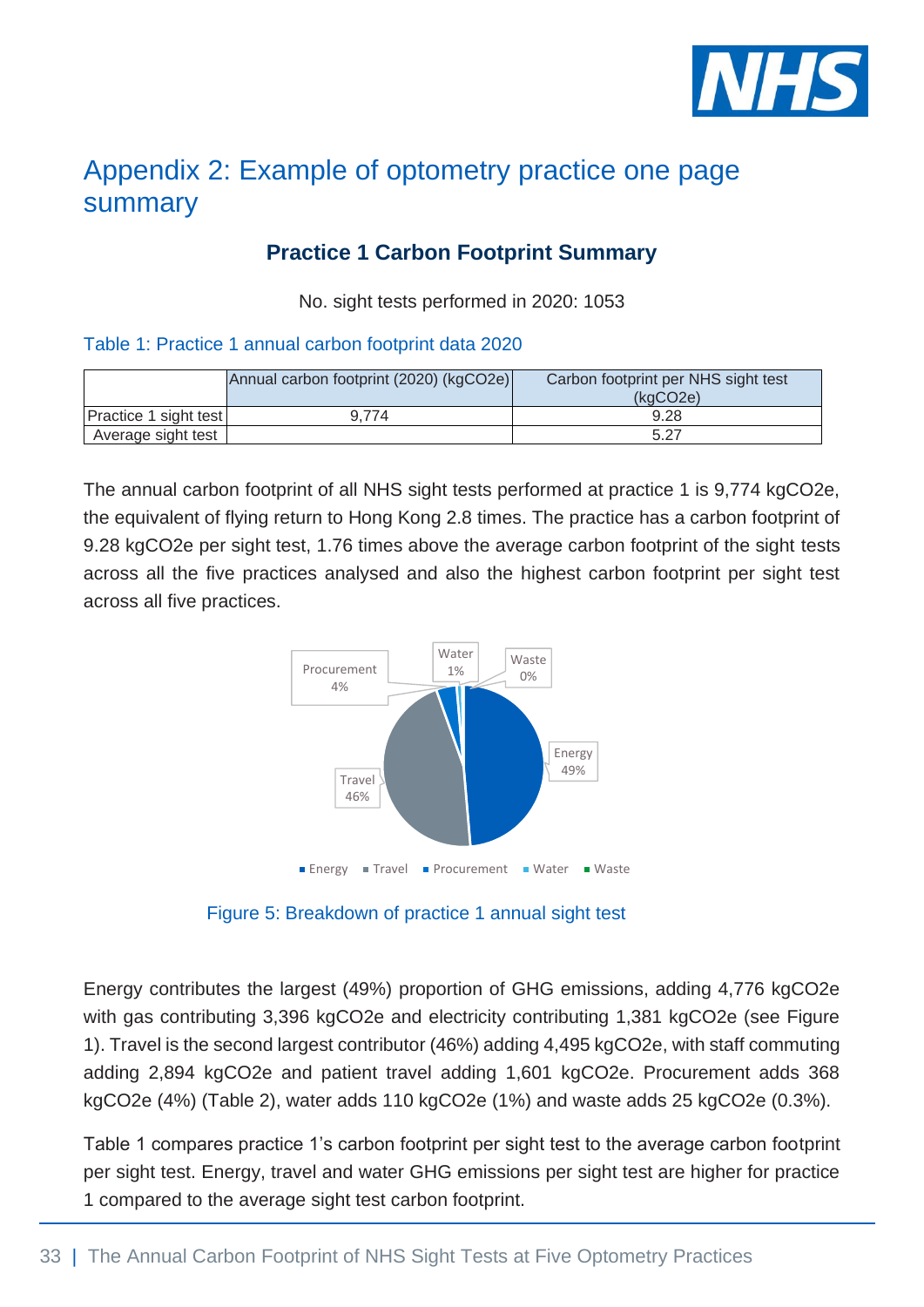

|               | Practice 1 (kgCO2e) | Average (kgCO2e) |
|---------------|---------------------|------------------|
| Energy        | 4.54                | 0.76             |
| <b>Travel</b> | 4.27                | 3.64             |
| Procurement   | 0.35                | 0.56             |
| Waste         | 0.02                | 0.26             |
| Water         | 0.10                | 0.05             |

#### Table 3: Breakdown of annual procurement GHG emissions

| Item             | <b>GHG</b> emissions | $\frac{0}{0}$ | Item            | GHG emissions  % Contribution |       |
|------------------|----------------------|---------------|-----------------|-------------------------------|-------|
|                  | (kqCO2e)             | Contribution  |                 | (kqCO2e)                      |       |
| <b>PPE</b>       | 112.3                | 28%           | Hand gel        | 9.2                           | 2%    |
| Ink              | 91.4                 | 25%           | Paper           | 6.4                           | 2%    |
| Postage          | 75.7                 | 21%           | Envelopes       |                               | $1\%$ |
| Antiseptic wipes | 44.3                 | 12%           | <b>Fluorets</b> | 3.9                           | 1%    |
| Paper towels     | 17.3                 | 5%            | <b>Minims</b>   | 3.9                           | 1%    |

The NHS sight test carbon footprint does not include spectacles, contact lenses or contact lens solution as they are not directly part of a sight test. However, it is important for optometry practices to consider the emissions associated with these additional procurement items as they occur as a the result of performing a sight test. Spectacles, contact lenses and contact lens solution contribute 1,647 kgCO2e if included in annual sight tests GHG emissions analysis. Contact lenses add 690 kgCO2e, contact lens solution adds 49 kgCO2e and spectacles add 907 kgCO2e.

This report focuses specifically on the carbon footprint of NHS sight tests, however it is also important to understand and report your organisational carbon footprint. From the practice data supplied for energy, water, waste, staff commuting and procurement, practice 1's organisational carbon footprint for 2020 was 17,116 kgCO2e. It should be noted that the procurement data included does not represent the full range of items procured at practice 1 in 2020, rather the procurement items specifically for sight tests.